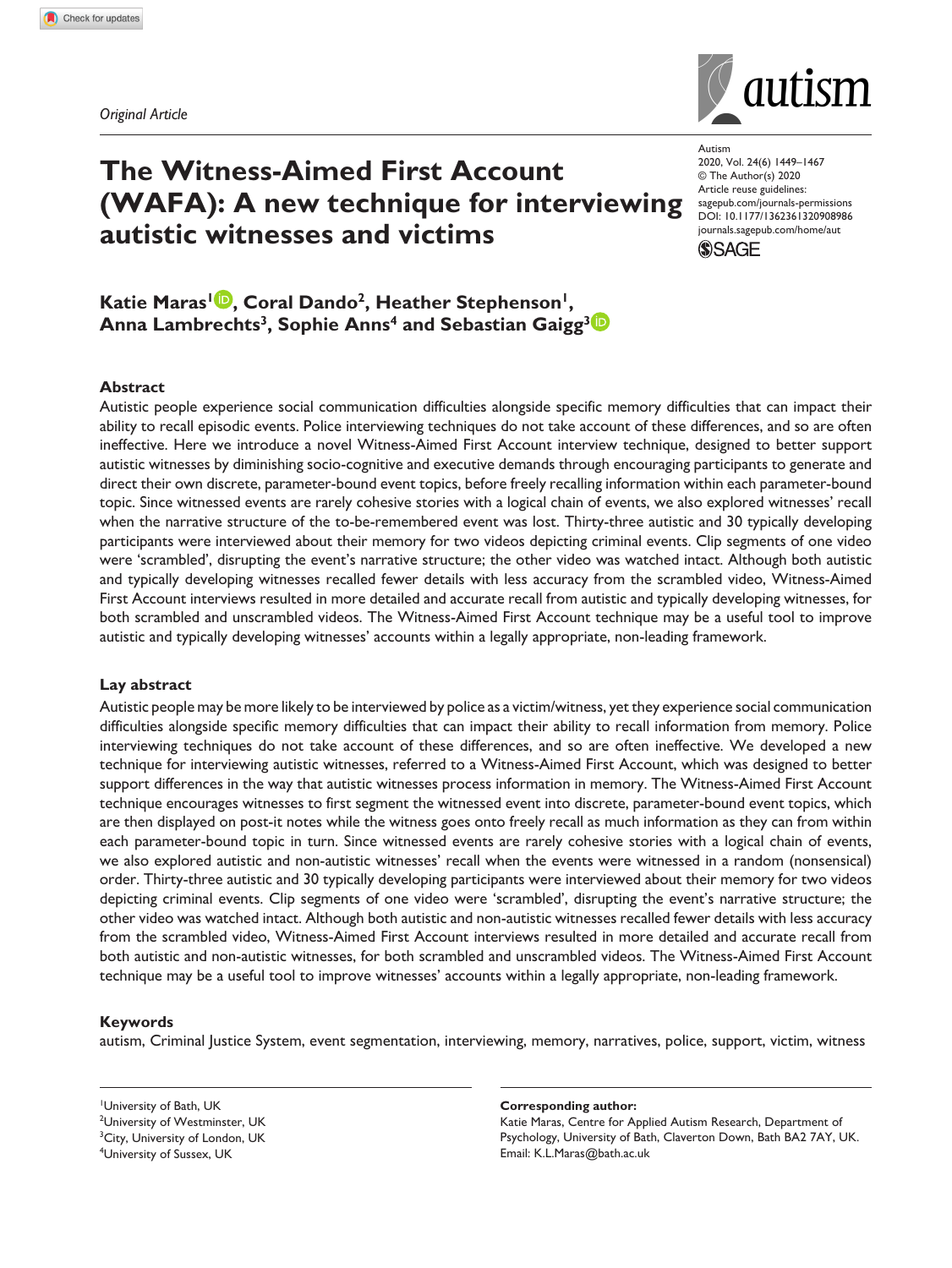Autism spectrum disorder (ASD) is characterised by persistent difficulties in social communication and restricted and repetitive behaviours and interests (American Psychiatric Association [APA], 2013). Core characteristics of ASD, such as difficulty in gauging social interactions and understanding the thoughts and intentions of others, have been linked to an increased risk of coming into contact with police as a victim/witness<sup>1</sup> or suspect (e.g. Brown-Lavoie et al., 2014; Chaplin & Mukhopadhyay, 2018; Heeramun et al., 2017; Lindblad & Lainpelto, 2011; Rava et al., 2017; Tint et al., 2017, 2019; Weiss & Fardella, 2018). However, knowledge is currently limited regarding how best to interview autistic individuals in order to elicit the most complete and accurate information about what they have experienced.

The prevalent approach for collecting witness information from adults in England and Wales is to conduct a faceto-face interview, using a phased approach that commences with a free narrative account of what has occurred, followed by a series of more probing questions concerning the topics verbalised during that free recall (e.g. Milne & Bull, 1999; Ministry of Justice, 2011). This approach is deemed important to ensure that memory for the event is uninfluenced by the interviewer. It is ineffective, however, for autistic individuals, who present with a distinct memory profile whereby episodic memory is typically reduced (see Gaigg & Bowler, 2018), particularly on tasks requiring a free narrative account of experienced events (Adler et al., 2010; Bowler et al., 1997, 2008; Chaput et al., 2013; Crane et al., 2009, 2010, 2012; Crane & Goddard, 2008; Goddard et al., 2007; Smith et al., 2007; Tanweer et al., 2010). Autistic individuals also often experience source monitoring difficulties on unsupported free recall tests; for example, in recollecting when, where or with whom an event occurred (e.g. Bennetto et al., 1996; Bowler et al., 2004, 2008; Cooper et al., 2016; Lind & Bowler, 2009; Maras et al., 2013). Thus, when questioned using a free narrative approach, a growing body of evidence suggests that autistic witnesses typically recall significantly less information about experienced events than typically developing (TD) individuals (e.g. Almeida et al., 2019a; Bruck et al., 2007; Henry et al., 2017; Maras & Bowler, 2010, 2011, 2012a; Maras et al., 2012; M. Mattison et al., 2018, 2015; McCrory et al., 2007), and often with less accuracy (Maras & Bowler, 2010, 2011; Maras et al., 2012, 2013).

Difficulties in encoding and/or retrieving the *relations* among items of experience has been suggested to underlie these episodic memory difficulties in autism (see, for example, Bowler et al., 2011, 2014; Cooper & Simons, 2019; Gaigg & Bowler, 2018; Gaigg et al., 2008, 2015). For example, autistic people make more familiarity-based recognition judgements (which can be mediated on the basis of available item-specific information alone) and fewer autonoetic recollective-based responses, which require drawing on context and the relations among

contextual details to aid remembering (e.g. Bowler et al., 2000, 2004, 2007, 2008; Cooper et al., 2015; Lind & Bowler, 2010; Meyer et al., 2014; Tanweer et al., 2010; see also Barnes & Baron-Cohen, 2012). Evidence from studies of free recall also suggests that autistic individuals have difficulties drawing on relationships among items, but not item-specific meaning, to facilitate recall (e.g. Gaigg et al., 2008).

Beyond experimental memory paradigms, most autistic people also experience some degree of difficulty in their ability to construct and relate a coherent narrative (Tager-Flusberg et al., 2005). While generally not differing from language-matched TD individuals on basic aspects of narrative, such as the identification of the main elements of an event (Beaumont & Newcombe, 2006; Capps et al., 2000; Hilvert et al., 2016; Hogan-Brown et al., 2013; Losh & Capps, 2003; Tager-Flusberg & Sullivan, 1995), autistic individuals' narratives often lack causation and coherence, particularly with regards to temporality and the causal connection of plot points (e.g. Capps et al., 2000; Diehl et al., 2006; Hilvert et al., 2016; King et al., 2014; Kuijper et al., 2017; Lee et al., 2018; Losh & Capps, 2003, 2006; Losh & Gordon, 2014; McCabe et al., 2013; Tager-Flusberg, 2000). It has been suggested that these narrative difficulties may be explained in part by difficulties in considering the needs and perspectives of the listener (e.g. Baron-Cohen, 1988; Bruner & Feldman, 1993; Colle et al., 2008; Goldman, 2008; Hilvert et al., 2016; Tager-Flusberg, 1995; Tager-Flusberg & Sullivan, 1995) as well as in generating, strategically planning and organising one's recall of an event (Barnes & Baron-Cohen, 2012).

Critically, autistic individuals can utilise the relations among items and produce narratives of a similar quality to TD individuals when the task is structured in a manner that enables the person to organise their responses (e.g. Bowler et al., 1997, 2000, 2008; Hermelin & O'Connor, 1970; Losh & Gordon, 2014; Tager-Flusberg, 1991). For example, when test procedures involve cued and directed recall or recognition retrieval questioning techniques, autistic individuals' performance is often equivalent to that of TD comparison participants (e.g. Bennetto et al., 1996; Bowler et al., 1997, 2004, 2008, 2015; Hare et al., 2007; Maras & Bowler, 2011; Maras et al., 2012, 2013; Yamamoto & Masumoto, 2018; Zalla et al., 2010). This pattern of memory performance in ASD suggests that difficulties arising during spontaneous memory retrieval can be compensated through appropriate scaffolds, which has led to the formulation of the Task Support Hypothesis (Bowler et al., 1997, 2004), positing that memory performance in ASD is enhanced on tasks that provide more support for the to-beremembered material at test.

As well as providing specific support for relational processing, cued recall and recognition tests may also be effective in supporting ASD retrieval difficulties by reducing demands on executive processes, freeing up cognitive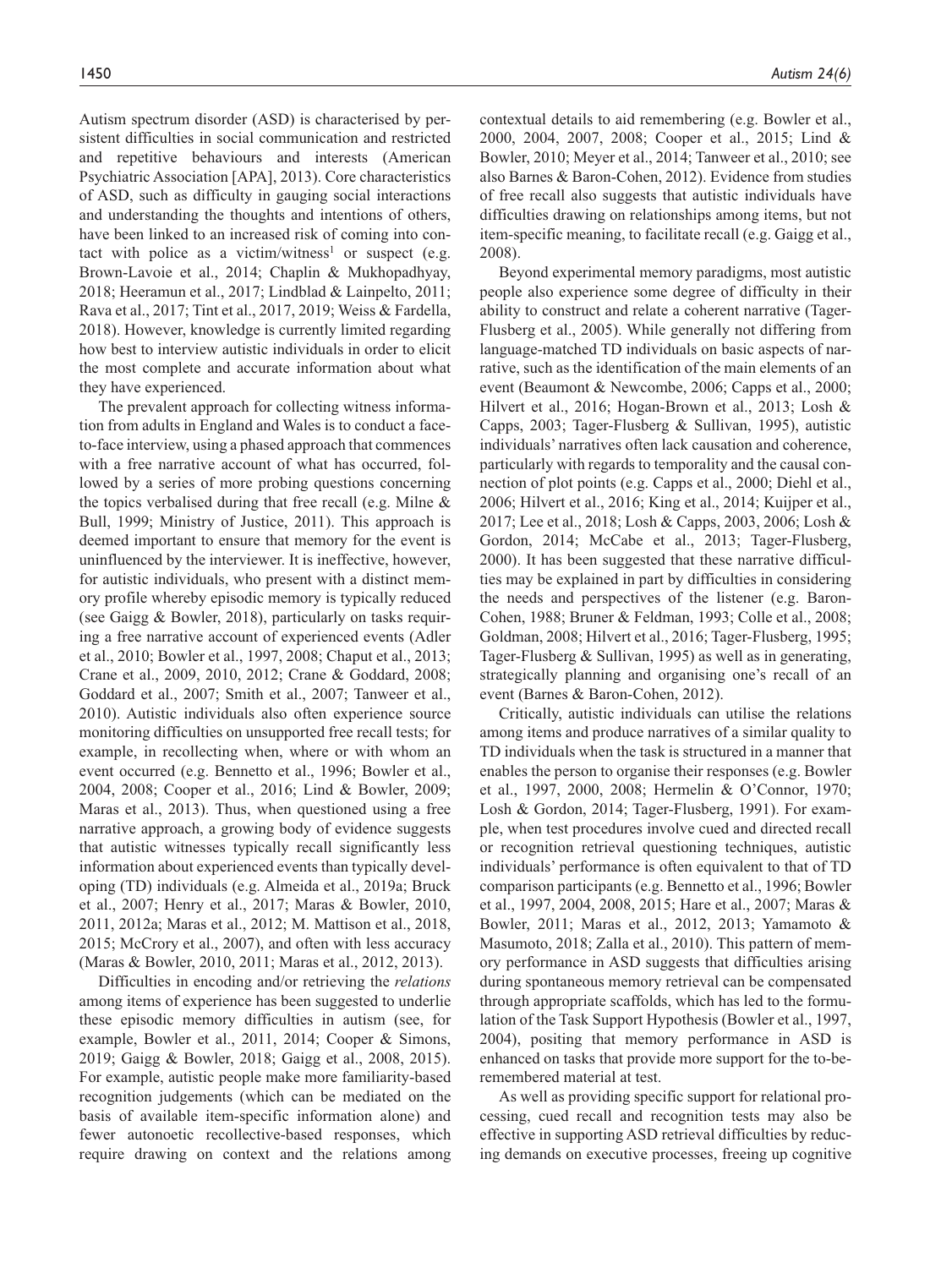resources required to elicit an appropriate search strategy and generate a response (Maister et al., 2013). This is particularly pertinent because autistic individuals often rely on effortful executive resources as a compensatory mechanism for diminished relational memory in order to retrieve episodic and relational memories (Goddard et al., 2014; Maister et al., 2013), yet they also often experience broad difficulties in executive functioning (see Demetriou et al., 2018). More directive prompting further serves to diminish the implicit social demands and 'open-endedness' of the task (Kenworthy et al., 2008; Ozonoff, 1995; White, 2013; White et al., 2009). These findings are important for the development of theoretically driven interviewing techniques to improve autistic witnesses' testimony.

However, while cued recall, closed and directed questioning, and recognition questioning techniques may be effective for supporting autistic witnesses to recall more information in laboratory settings, the use of questions that are not preceded by a witness-led account is unacceptable for the purposes of the Criminal Justice System (CJS) for several reasons. First, the questions would be solely guided by what information the *interviewer knows* at the time (e.g. from other witnesses, crime reports, etc.) and, relatedly, what the *interviewer thinks* is important, rather than the full gamut of information witnesses have actually experienced. Second, witnesses tend to produce less information in response to more specific questions as opposed to free recall prompts (e.g. Fisher & Geiselman, 1992; Milne & Bull, 1999), thus reducing the number of topics that can be *safely* explored using cued, directed, closed and recognition-type questions. Third, specific questions can lead witnesses and introduce demand characteristics which can reduce accuracy and increase errors (Fisher & Geiselman, 2010). In the case of autistic witnesses, this is particularly concerning because, although research indicates that they are not more suggestible to memory distortions (Bruck et al., 2007; Maras & Bowler, 2011, 2012b; McCrory et al., 2007; North et al., 2008), they can be more compliant and prone to guessing when pushed (Chandler et al., 2019; North et al., 2008; but see Maras & Bowler, 2012b).

Several studies have investigated different techniques for supporting autistic witnesses within a phased interview approach, but none have been shown to be effective in increasing both the amount and accuracy of reported details. Thus, there currently exists no empirically and theoretically driven model for interviewing autistic witnesses. Maras and Bowler (2010) investigated the cognitive interview (CI; Fisher & Geiselman, 1992) – a widely used, evidence-based police interviewing model that has been shown to increase the amount of correct information that witnesses recall without a concomitant increase in errors (for a meta-analysis, see Memon et al., 2010) – but found it to be less effective for autistic adults. Not only did the CI (which includes a 'mental reinstatement of event context' technique) fail to elicit more details from autistic

witnesses compared to a structured comparison interview (which had the same number of retrieval attempts and follow-up questions but without the cognitive mnemonics), it also resulted in significantly more errors and so reduced the overall accuracy of the information that autistic witnesses recalled compared to TD witnesses. Sketching to reinstate the context at interview (Sketch-RC) is a recently developed variant of the CI which has been found to support witnesses from various populations (e.g. TD adults, older adults, TD children) to recall more information without concomitant increases in errors, and in some cases with significantly reduced errors (e.g. Dando, 2013; Dando et al., 2009, 2011). Here, witnesses are supported to construct a narrative by asking them to sketch the event while verbally describing what they are drawing (see Dando, 2013). Mattison et al. (2018) and Mattison et al. (2015) found that while sketching significantly improved the accuracy of recall of an episodic event in autistic children and adolescents versus a matched group who were unsupported, it did not increase the number of correct details reported by autistic participants, indicating a need for research to explore further techniques.

Given the relevant literature, it is sensible to assume that the memory performance of autistic witnesses may be mediated by interview structure. Most of the current best practice methods, such as the CI, and also the Sketch-RC technique, all rely on an unbounded free narrative recall to commence the interview and to scaffold the questioning that follows. For autistic witnesses, however, a lack of explicit parameters concerning what they are being asked to recall may be problematic (see, for example, White, 2013). Autistic witnesses are likely to be better supported at retrieval if more specific guidance were offered (see Bowler et al., 2004) alongside directive prompts (e.g. Losh & Capps, 2003) that are nonetheless non-leading and protect the integrity of the information (should criminal proceedings commence at any point thereafter). Here we consider how to support autistic witnesses to provide a free narrative within an evidence-based and legally appropriate verbal interview protocol aimed at eliciting a detailed account of an experienced event.

Adaptations to interview protocols must take account of the way in which autistic individuals perceive, process and retrieve information, as well as the limited or distorted viewing conditions that are often experienced when witnessing events in real life (Memon et al., 2003). According to event segmentation theory (Zacks et al., 2001; Zacks & Swallow, 2007), in undistorted, uninterrupted viewing conditions, incoming perceptual information is typically automatically segmented into discrete and distinct meaningful event components. This event segmentation is crucial for action comprehension and provides a structure for later memory, facilitating the ease with which items from a particular segment of an event are recalled (e.g. Swallow et al., 2009). For example, people tend to segment events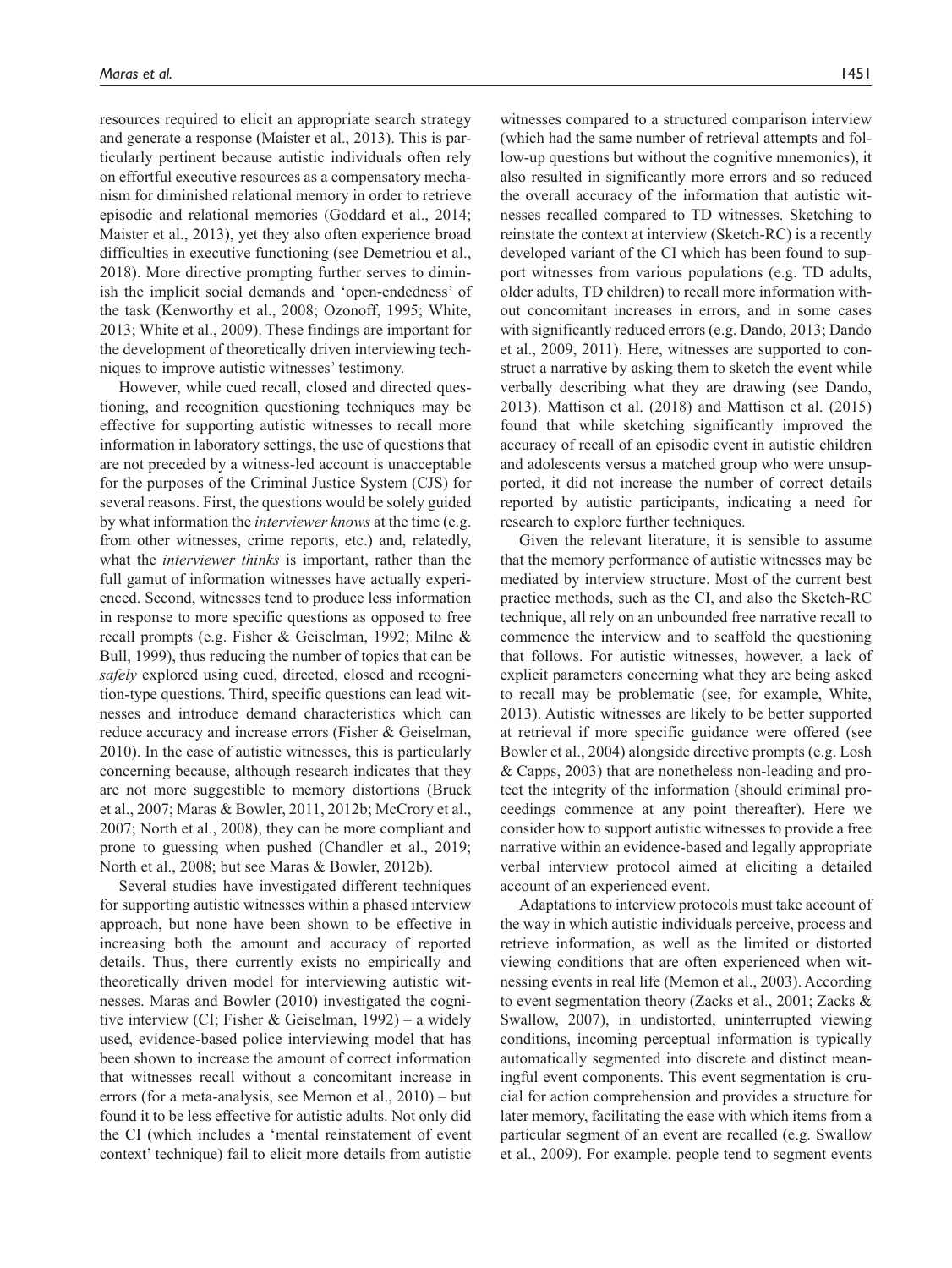when there are points of change, such as in location, or in actors' positions, movements, goals or intentions (e.g. Hard et al., 2006; Newtson et al., 1977; Speer et al., 2007; Zacks, 2004). Such 'chunking' enables the viewer to maintain compact representations of extended sequences of acts on-line by decreasing working memory demands, which facilitates the storing of the information in long-term memory for later retrieval (Ongchoco & Scholl, 2019; Sirigu et al., 1995; Zacks et al., 2001). However, autistic individuals may interpret and extract meaning from events differently, which in turn may impact their recall of them (e.g. Berna et al., 2016; Crane et al., 2010; Loveland et al., 1990; Williams et al., 2006). For example, Zalla et al. (2013) reported that autistic participants had more difficulty identifying event boundaries than TD individuals, which was associated with diminished event recall and poorer memory for event sequences. Together these findings indicate that autistic individuals may not spontaneously utilise an event's naturally occurring segments and breakpoints to scaffold their memory and retrieval to the same extent as TD individuals, which may be related to differences in the way that event information is encoded and organised (see also Miller et al., 2014). In the context of recalling witnessed events, this may manifest as a greater difficulty in spontaneously generating a complete narrative of the event, placing greater demand on executive processes (see Maister et al., 2013), which in turn may negatively impact upon the quantity (completeness) and/or quality (accuracy) of information recalled.

# **The current study**

There is a clear need for an interviewing model that supports an autistic witness' individual processing style while utilising parameter-bound retrieval methods, but this must be compatible with both practical frameworks (e.g. *Achieving Best Evidence* guidance; Home Office, 2011) and theoretical understanding of the importance of witnesscompatible retrieval (see Fisher & Geiselman, 1992). It must also be beneficial for non-autistic witnesses in order to be of practical value. The aim of the present study was twofold. First, to empirically test a novel interviewing technique whereby the witness self-segments their memory of an event into their own discrete parameter-bound 'topic boxes' at the outset, before engaging in an exhaustive free recall retrieval attempt (followed by interviewer probing) within the parameters of each topic box in turn. Given that free recall is problematic for autistic individuals, more supportive and witness-compatible interviewing of this nature that provides a frame of reference for the event and its component parts should help. In this novel method, which we refer to as a Witness-Aimed First Account (WAFA) interview, the witness self directs their recall, as would happen during a typical free narrative account, but rather than having a free flow verbalization of the entire event (which is

difficult for autistic individuals) they provide their own segmentation of the event. The topic boxes are displayed on post-it notes as a reminder of the structure of the event, reducing demands on executive processes and allowing the witness to focus their search and retrieval strategies within individual segments. In addition to quantitative measures of participants' recall under WAFA versus control interviews, we also sought qualitative feedback from participant witnesses regarding their perceived utility of the different interview techniques.

Second, we examined whether autistic individuals would be relatively less affected than TD individuals when an event has a weak narrative structure – as is often the case in real life where only partial event information is perceived under poor viewing conditions, or when viewing is interrupted. Here, it was predicted that TD witnesses' recall would appear more similar to autistic witnesses since they too would find it more difficult to generate a narrative. In order to test this, participants viewed two videoed events – one of which was 'scrambled' in 4–5s segments that cut through the event's natural breakpoints or borders (see Schwan et al., 2000; Schwan & Garsoffky, 2004; Swallow et al., 2009) – and the other was viewed intact.

Based on the Task Support Hypothesis and relevant empirical literature, we predicted that WAFA interviews would elicit more detailed and accurate accounts from both autistic and TD mock witnesses. We also expected a diminution in both the completeness and accuracy of recall when the event's narrative is scrambled (compared to when it is intact) for both autistic and TD witnesses, but that this difference would be somewhat attenuated for the autistic group and when interviewed with the WAFA model.

# **Method**

# *Design*

The study employed a 2 (Group: ASD vs TD) $\times$ 2 (Interview: WAFA vs Control) $\times$ 2 (Video: Scrambled vs Unscrambled) mixed design, where Video was within participants (counterbalanced between the two videos, groups and interview conditions). All participants watched two videos, one of which was scrambled, and were interviewed about each video with either a WAFA interview or control interview. The dependent variable was interview performance, measured by the number of correct and incorrect details reported, and overall accuracy scores (correct details as a function of total details recalled). Immediately following the final interview, each participant completed a questionnaire designed to collect quantitative and qualitative data concerning their interview experience.

# *Participants*

A power analysis using G\*Power3.1 (Faul et al., 2007) indicated that a total sample size of 62 would give 90%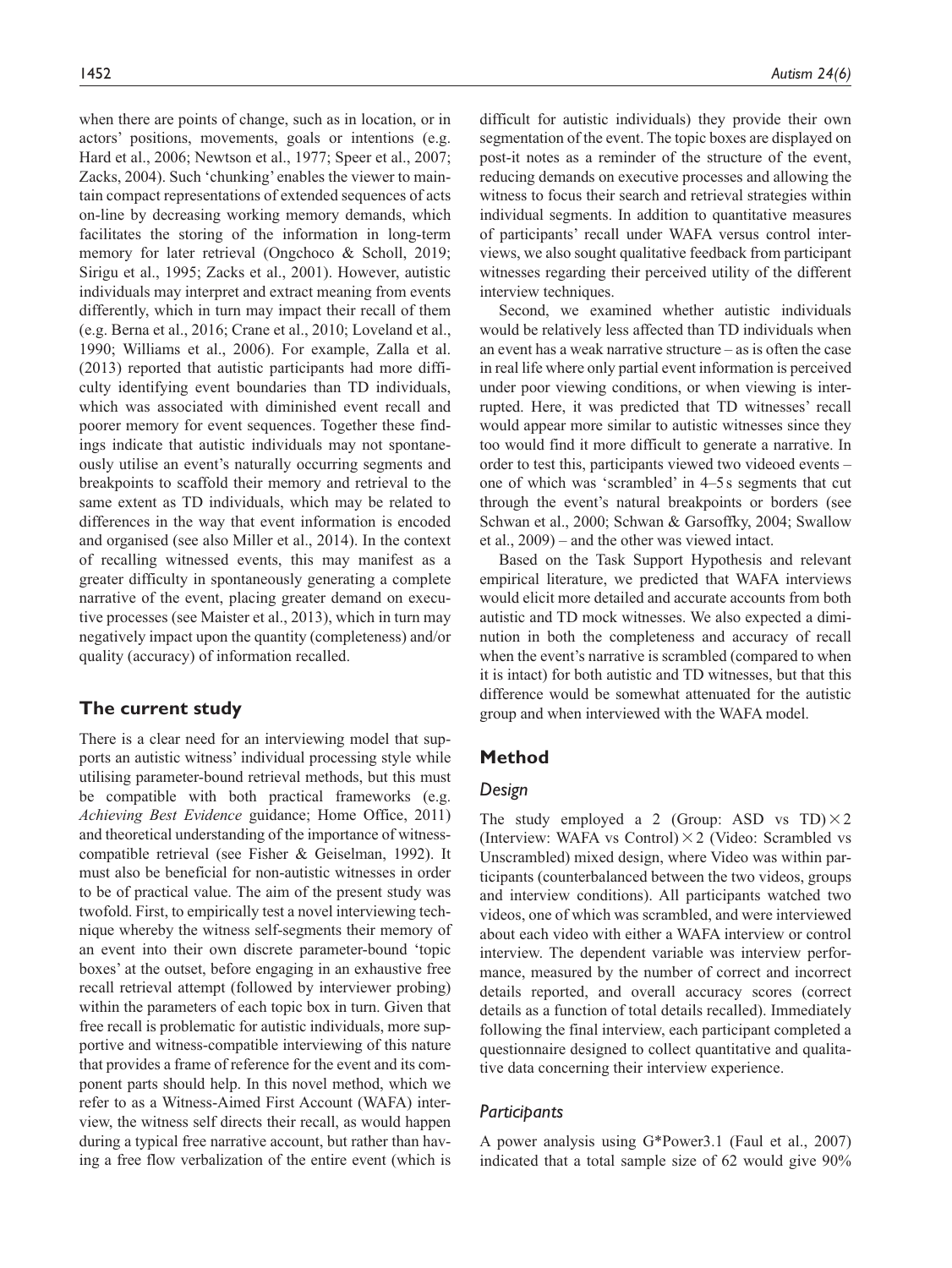|                            | $ASD (n=33)$  | TD $(n=30)$   |
|----------------------------|---------------|---------------|
| WAFA $(n=31)$              | $(n = 16)$    | $(n=15)$      |
| Age                        | 34.10 (10.77) | 37.88 (13.74) |
| Vocabulary                 | 11.50(2.68)   | 12.00 (1.69)  |
| Matrix                     | 13.06(3.36)   | 12.93(2.74)   |
| Working memory index       | 34.97 (8.42)  | 33.07 (7.86)  |
| AO                         | 34.19 (7.79)  | 15.40(7.17)   |
| Control interview $(n=32)$ | $(n=17)$      | $(n = 15)$    |
| Age                        | 35.87 (7.81)  | 41.78 (15.74) |
| Vocabulary                 | 10.94(2.70)   | 12.07 (2.69)  |
| Matrix                     | 11.19(3.62)   | 12.20 (3.82)  |
| Working memory index       | 32.19 (10.69) | 32.71 (10.04) |
| AO                         | 34.00 (8.41)  | 14.80 (5.72)  |

**Table 1.** Age and vocabulary, matrix, and AQ scores for the ASD and TD groups within each interview condition (standard deviations are in parentheses).

WAFA: Witness-Aimed First Account; ASD: autism spectrum disorder; TD: typically developing; AQ: Autism-Spectrum Quotient.

power to detect a medium-to-large effect of group and interview type (i.e. to have significant implications for practice). A total of 63 participants were recruited: 33 autistic adults (27 males) and 30 TD adults (16 males). Autistic participants were recruited through existing databases at the University of Bath and City, University of London, and through ongoing recruitment calls for new participants via social media, local autism networks and organisations and local newspaper advertisements. All autistic participants had received a formal diagnosis of ASD by experienced clinicians through the UK's National Health Service according to *Diagnostic and Statistical Manual of Mental Disorders* (4th ed.; *DSM*-IV; APA, 2000) or *DSM*-5 criteria (APA, 2013), which was confirmed with a copy of their original detailed diagnostic report. Those who had received a diagnosis but were unable to produce a detailed letter received the Autism Diagnostic Observation Schedule, Second Edition (ADOS-2; Lord et al., 2012), to confirm their diagnoses.

TD participants were recruited through social media, local newspaper advertisements and existing contacts and databases. In order to screen for possible undiagnosed ASD, all TD participants completed the Autism-Spectrum Quotient (AQ; Baron-Cohen et al., 2001), and the sample all scored below the recommended cut off of 32 points (Woodbury-Smith et al., 2005). As expected, the ASD group scored significantly higher than TD participants on the AQ, *t*(61)=10.36, *p*<0.001, *d*=2.63. Specific data on ethnicity, socioeconomic status and educational attainment levels were not recorded.

Participants completed Vocabulary and Matrix Reasoning subtests from the Wechsler Adult Intelligence Scale (WAIS-IV; Wechsler, 2008) as indices of verbal and nonverbal ability on which groups were matched. Participants also completed three working memory subtests from the

WAIS IV: Digit Span, Arithmetic and Letter–Number Sequencing, partly to serve as filler tasks between videos and interviews, and partly to establish whether autistic and TD groups differed on a measure of executive function that might be relevant to retrieving complex events. The sum of the standardised scores across the three working memory measures was used as an index of working memory. A series of two-way analyses of variance (ANOVAs) indicated that there were no main effects of Group, Interview or Group  $\times$  Interview interactions for age (all  $p_s > 0.156$ ,  $\eta_{\rm p}^2$ s < 0.03 ), vocabulary (all  $ps > 0.304$ ,  $\eta_{\rm p}^2$ s < 0.02 ), matrix reasoning  $(ps > 0.138, \eta_p^2 s < 0.04)$  or working memory index scores (all  $ps > 0.515$ ,  $\eta_p^2 s < 0.01$ ) (Table 1).

Participants were reimbursed for their time at standard University rates. The study received ethical approval from the Psychology Ethics committees at the University of Bath (16-026) and City, University of London (PSYETH (S/L) 15/16 210).

### *Crime stimulus videos*

Two videos were developed specifically for the purposes of this study.<sup>2</sup> One depicted a handbag theft in a car park and the other a fight in a bar, and each video lasted around 1min 40s. The video of the handbag theft began with three friends chatting as they walked towards a car in a carpark. After getting in and driving off they spotted another friend walking along and stopped to offer her a lift. Just after she got in the car a young male knocked on the window and began to ask for directions, before reaching in through the open window, grabbing the handbag from the lap of the front passenger and running off. The front passenger got out of the car and ran after him. In the bar fight video, a male was buying drinks at the bar for a female friend, while another female walked over to chat about a coursework assignment. On getting their drinks the male and female walked over to the other side of the bar where they sat down at a table. Their conversation was interrupted by two males talking in raised voices that escalated into shouting. One of the males pushed the other before punching him to the ground and repeatedly punching him twice more. The male friend went over and declared that he was unconscious, while a girl who was sitting behind them called an ambulance. The bar fight and car park theft videos were designed to be broadly similar in terms of number and range of details. For example, each video utilised six actors (all aged between 18 and 30years) plus bystanders, portrayed a similar number of key actions before and during the crimes, and comprised visually rich surroundings with additional person, object and surrounding details available. There was no difference in the number of correct details that participants reported between the bar fight (max.=213 reported correct details) or car park theft videos (max.=209 reported correct details),  $F(1, 60) = 0.25$ ,  $p=0.617$ ,  $\eta_p^2=0.004$ .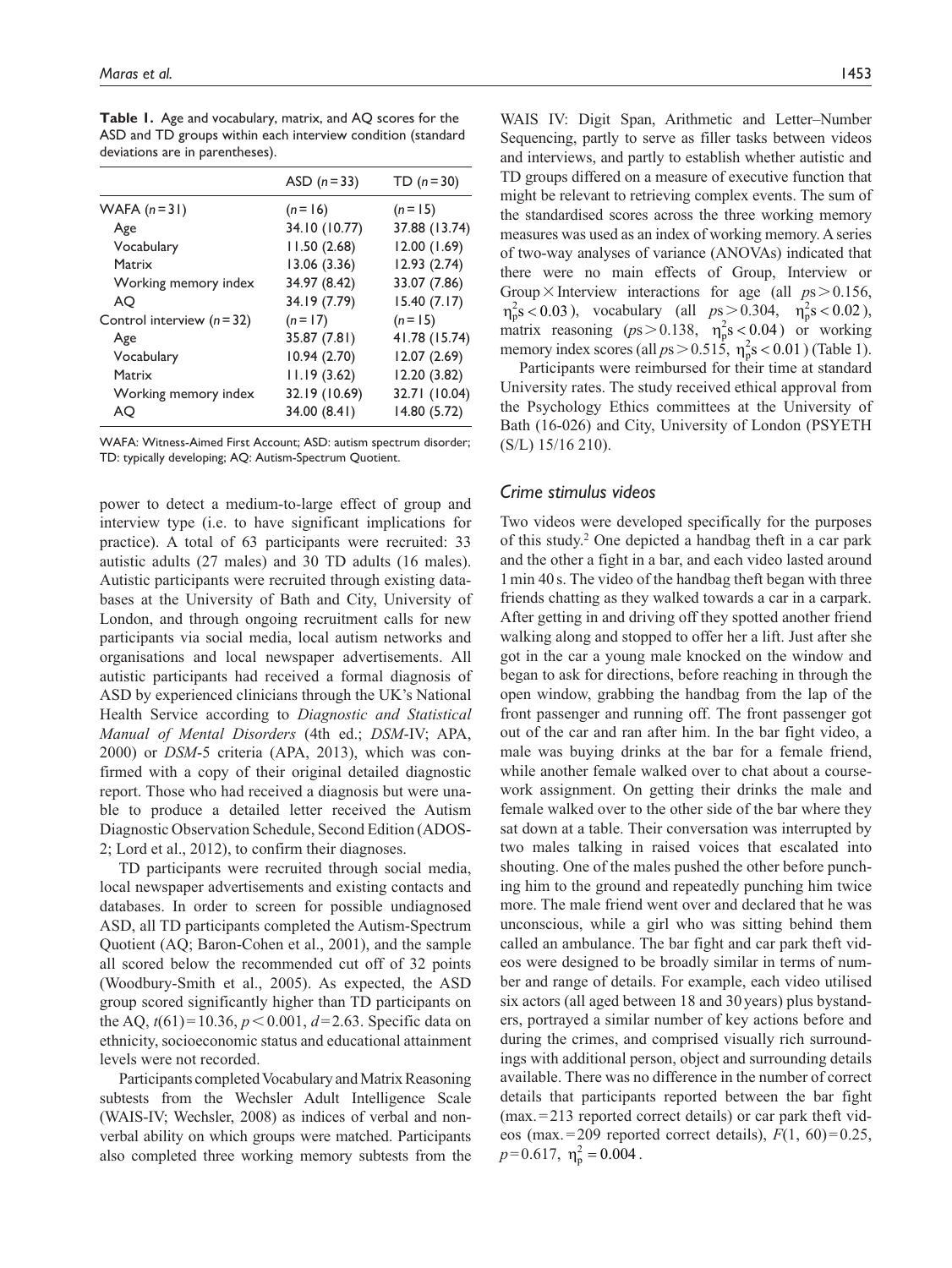Two versions of each video were created: one with an 'unscrambled' (intact) narrative and the other a 'scrambled' narrative where the event's natural event boundaries and narrative coherence (story) was disrupted. This was determined during a pilot study in which 41 participants indicated where they perceived each video's natural event boundaries to start and finish. Response frequencies were then plotted on a time graph, and 4–5 s segments of the video were selected that cut across these natural event boundaries. Videos were then reconstructed by placing these clip segments in a random order, thus removing each video's natural segmentation and narrative structure to form scrambled versions.

### *Procedure*

Participants were tested individually in dedicated laboratory space at the University of Bath or City, University of London. After watching the first video participants completed unrelated tasks (including WAIS subtests) for approximately 30min, before they were interviewed about the video under their assigned interview condition (WAFA vs control). Following a break, they watched the second video, followed by unrelated tasks (the remaining WAIS subtests) again taking around 30min, before they were interviewed for their memory of the second video (using the same assigned interview condition as before). The order in which the videos were presented and whether the handbag theft or bar fight was scrambled was counterbalanced between participants and interview conditions.

*Interviews.* The WAFA interview procedure was developed specifically for this research by the first two authors. All interviews were conducted by one of three female research assistants who were trained in accordance with the UK investigative interview model (PEACE) and Achieving Best Evidence guidance (Home Office, 2011) by the second author. Interviews in both conditions were preceded by a rapport phase in which the interviewer engaged in conversation with the participant about a neutral topic of interest, such as whether they had taken part in research before, and then an 'engage and explain' phase where the interviewer outlined the purpose and structure of the interview (which differed for control and WAFA interviews – see below for details). Participants were informed that the interviewer had not seen the video themselves and that they should therefore describe the event in as much detail as possible. They were instructed to recall everything that they could remember, even if only partial pieces of information came to mind, but not to guess.

*Control interviews* then asked participants to engage in an exhaustive and uninterrupted free recall attempt of the entire video. After the witness had indicated that they had come to the end of their free recall attempt they were then asked follow-up witness-compatible tell/explain/describe

questions that probed the witness' initial account in more detail. If the witness did not refer to an event or action they were not questioned about it; however, if they recalled that 'a guy was knocked out' they would be probed for further details of this (how, who, where, when, etc.) adopting the same language that was used by the witness (e.g. 'describe the guy who got knocked out').

*WAFA interviews* asked witnesses to self-segment their free narrative recollection from the beginning. This was achieved through asking the witness: 'In just a couple of sentences or a few words, what was the most important event that happened in the video'. The interviewer noted down the event on a post-it note which was then displayed on the wall adjacent to the desk and visible to both interviewer and witness. They were then thanked and informed that the interviewer would return to that event in a short while. They were then asked, 'tell me something else that happened', which was again noted and displayed on a post-it note. This continued until the participant indicated that they had completed segmenting the events (see Figure 1 for an example). Once complete, the interviewer then revisited each of the self-directed free narrative topics in turn, and in the order that the witness recalled them, asking the witness to provide a free recall account within that topic. This was then followed by tell/explain/describe questions probing further detail about each event with the same witness compatible-questioning used in the control interviews.

All interviews concluded with a closure phase, in which the participant was thanked for their time and asked if they would like to add to or change their account or if they had any questions.

*Post-interview questionnaire.* A paper-based post-interview perceptions questionnaire was devised for this study. The questionnaire comprised a total of 11 questions, of which 2 were open-ended, 6 were Likert-type questions, 2 were dichotomous (yes/no) and 1 offered a three-choice response (too fast/too slow/about right) (Appendix 1). Participants in both conditions completed 10 of the 11 questions, the final question (which asked about how useful they found the post-it notes) was completed by participants in the WAFA condition only.

### *Interview coding*

Interviews were transcribed, and then each unit of detail that participants recalled was coded as correct (if it matched that in the video) or incorrect (e.g. describing the perpetrator's jumper as blue when in fact it was grey, or reporting an object that was not present in the video at all). Phrases were broken down and scored at the finest level of detail available. For example, a participant who reported 'A friend got in [action] the woman's [gender] car [object], wearing a brown [description] coat [clothing] and red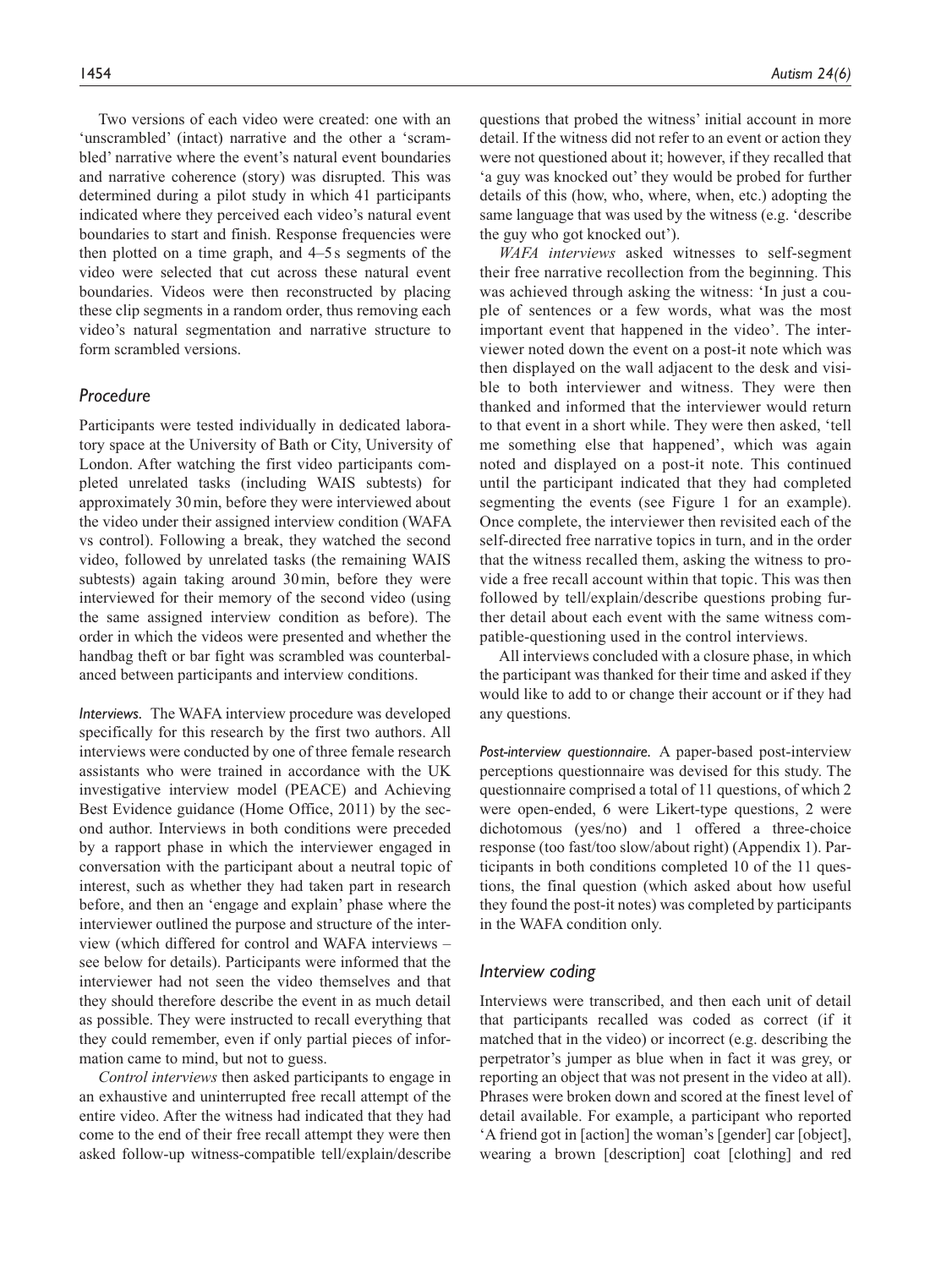

**Figure 1.** Example of self-segmentation of recall by a participant in phase 1 of the WAFA interview condition.

[description] backpack [object]. Her [gender] name was Sarah [name] and she was headed into town [action]' would receive 10 points (assuming that none of these details had already been mentioned previously). Accuracy scores were calculated by dividing the number of correct details reported by the total number of details (i.e. correct + incorrect details) reported. Items were only scored the first time they were mentioned, and statements that could not be verified or expressed opinion (e.g. 'he looked a bit shifty') were not coded. Twenty-three interviews (18.25%) were randomly selected and blindly recoded by an independent coder against the original videos. Strong agreement was reached between the raters, with intraclass correlation coefficients of 0.93 for correct details and 0.90 for incorrect details.

### *Analysis plan and preliminary analyses*

To examine the effects of group, interview technique and video narrative on witnesses' recall performance, three 2 (Group: ASD vs TD)  $\times$  2 (Interview: WAFA vs Control)  $\times$  2 (Video: Scrambled vs Unscrambled) mixed ANOVAs (where Video was within participants) were conducted for correct details, incorrect details (errors) and overall accuracy scores, respectively. An alpha value of lower than 0.05 was used to indicate significant effects, and partial Eta squared  $(\eta_p^2)$  are reported throughout as estimates of effect sizes.

Inspection of the data revealed an outlier from the TD group as recalling an unusually high number of details (>3.5 *SD*s from the mean), and they were excluded from the analyses. Shapiro–Wilk tests of normality indicated that, with two exceptions, all dependent variables (i.e. correct details, errors and accuracy) were normally distributed in each Group  $\times$  Interview  $\times$  Video narrative condition combination (*p*s>0.104). The two exceptions were as follows: (a) the autistic group's accuracy scores in the control interview condition were negatively skewed for unscrambled videos; and (b) the TD group's error scores in the WAFA condition were positively skewed for unscrambled videos ( $ps < 0.024$ ). To correct this, square root transformations were applied to total error scores, while accuracy scores were reflected and square rooted. Analyses were run first with the original (untransformed) data and then

again with the transformed data, and the pattern of findings remained the same. To aid interpretation of the data (e.g. regarding the absolute number of errors made) and because ANOVAs are considered to be fairly robust to deviations from normality (e.g. Schmider et al., 2010), findings from the untransformed data are reported below. Levene's test for equality of variances indicated homogeneity of variances across all DVs (*p*s>0.121).

### **Results**

Table 2 displays the number of correct details, errors and accuracy proportions of recall by autistic and TD witnesses within each interview and video narrative condition.

### *Correct details*

A 2 (Group: ASD vs TD) $\times$ 2 (Interview: WAFA vs Control) $\times$ 2 (Video: Scrambled vs Unscrambled) mixed ANOVA revealed a significant main effect of Group, *F*(1, 58)=4.59,  $p=0.036$ ,  $\eta_p^2 = 0.07$ , with autistic participants recalling significantly fewer correct details (*M*=105.33, *SD*=31.86) than TD participants (*M*=122.78, *SD*=30.44) overall. There was also a main effect of Interview,  $F(1,58) = 4.08, p=0.048, \eta_p^2 = 0.07$ , whereby, irrespective of Video or Group, more correct details were recalled in WAFA interviews (*M*=121.73, *SD*=30.91) compared to control interviews (*M*=105.48, *SD*=31.79). Finally, there was a main effect of Video, *F*(1, 58)=61.88, *p*<0.001,  $\eta_p^2 = 0.52$ . All participants recalled significantly fewer correct details from the scrambled video versions  $(M=99.38, SD=35.24)$  than the unscrambled video versions (*M*=127.83, *SD*=34.82).

There were no Video $\times$ Group,  $F(1, 58)=0.25$ ,  $p=0.875$ ,  $\eta_{\rm p}^2 < 0.01$ ; Video × Interview,  $F(1, 58)=0.34$ ,  $p=0.563$ ,  $\eta_p^2 = 0.01$ ; Group × Interview,  $F(1,58)=0.02$ ,  $p=0.882$ ,  $\eta_p^2 < 0.01$ ; or Video  $\times$  Group  $\times$  Interview interactions,  $F(1, 58) = 0.09$ ,  $p = 0.765$ ,  $\eta_p^2 < 0.01$  (Figure 2).

### *Errors*

There was a significant main effect of Video, *F*(1, 58)=4.31,  $p=0.042$ ,  $\eta_p^2 = 0.07$ , with significantly more incorrect details recalled in videos which had a scrambled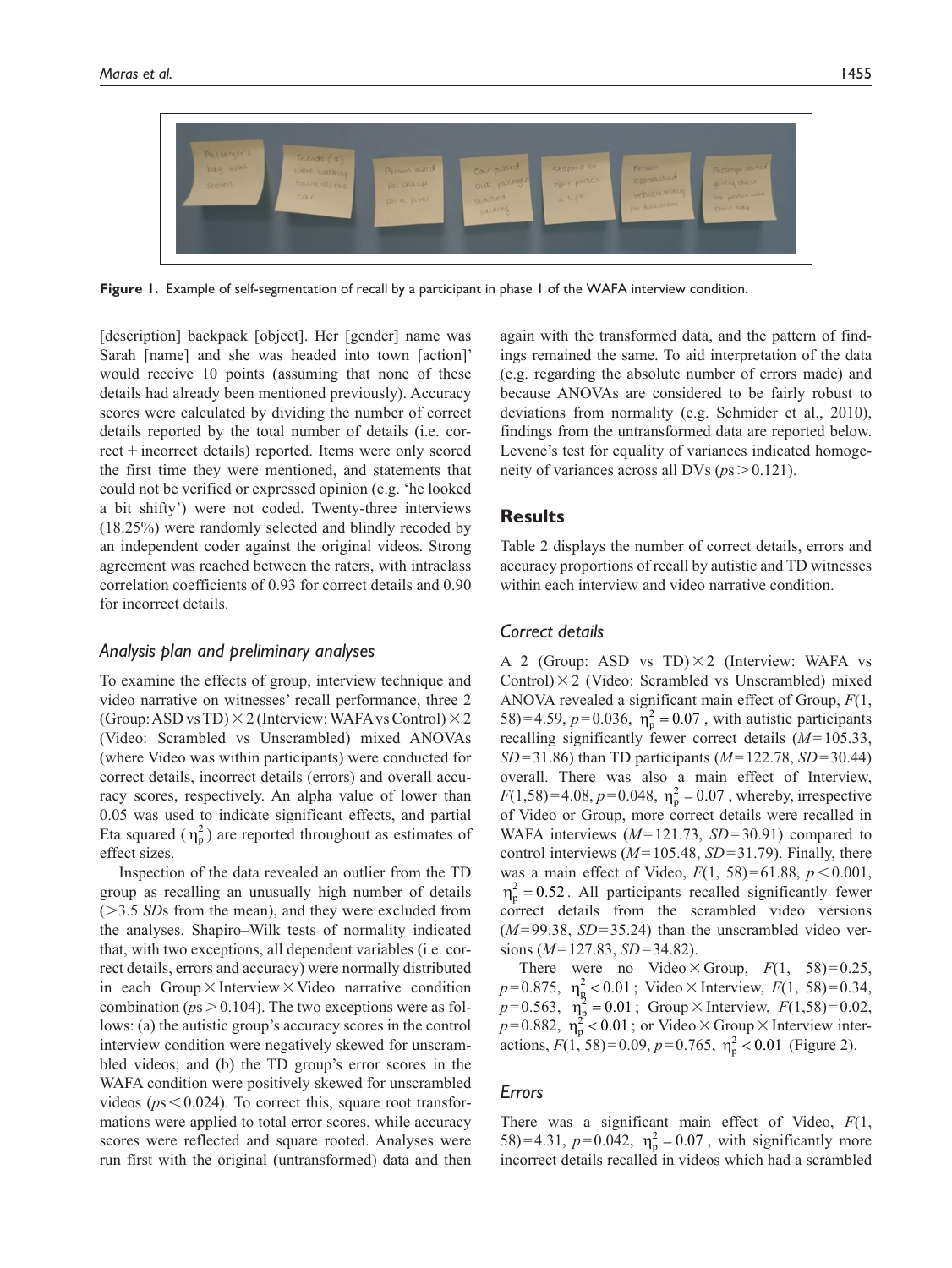|                   | <b>ASD</b>            |                   | TD                    |                   |
|-------------------|-----------------------|-------------------|-----------------------|-------------------|
|                   | <b>WAFA</b> interview | Control interview | <b>WAFA</b> interview | Control interview |
| Unscrambled video |                       |                   |                       |                   |
| Correct details   |                       |                   |                       |                   |
| Mean (SD)         | 125.41(25.23)         | 113.97 (36.83)    | 144.97 (38.98)        | 129.04 (32.42)    |
| Range             | $87 - 171$            | $47 - 163$        | $84.5 - 213$          | $81 - 193$        |
| Errors            |                       |                   |                       |                   |
| Mean (SD)         | 13.13(6.74)           | 17.56 (9.26)      | 15.47(10.16)          | 17.79 (8.58)      |
| Range             | $2 - 25$              | $3 - 37$          | $4 - 43$              | $1 - 32.5$        |
| Accuracy score    |                       |                   |                       |                   |
| Mean (SD)         | 0.91(0.04)            | 0.86(0.04)        | 0.91(0.04)            | 0.88(0.06)        |
| Range             | $0.81 - 0.98$         | $0.73 - 0.96$     | $0.83 - 0.96$         | $0.77 - 0.99$     |
| Scrambled video   |                       |                   |                       |                   |
| Correct details   |                       |                   |                       |                   |
| Mean (SD)         | 100.72(37.51)         | 82.91 (34.13)     | 116.97(30.23)         | 99.00 (32.75)     |
| Range             | $53.5 - 189$          | $25 - 158.5$      | $68.5 - 161$          | $59 - 177$        |
| Errors            |                       |                   |                       |                   |
| Mean (SD)         | 15.34(9.58)           | 18.74 (9.37)      | 19.07(11.43)          | 20.04 (10.29)     |
| Range             | $3 - 35$              | $6 - 39$          | $4 - 44$              | $4 - 37$          |
| Accuracy score    |                       |                   |                       |                   |
| Mean (SD)         | 0.87(0.07)            | 0.81(0.09)        | 0.86(0.06)            | 0.83(0.08)        |
| Range             | $0.77 - 0.96$         | $0.61 - 0.93$     | $0.78 - 0.96$         | $0.70 - 0.96$     |

**Table 2.** Number of correct details, errors (incorrect details) and accuracy proportion scores as a function of group, interview condition and video narrative.

WAFA: Witness-Aimed First Account; ASD: autism spectrum disorder; TD: typically developing; *SD*: standard deviation.



**Figure 2.** Correct details recalled for scrambled and unscrambled video narratives by autistic and TD groups in WAFA and control interviews (with 95% confidence error bars).

narrative  $(M=18.23, SD=10.07)$  compared to unscrambled videos (*M*=15.96, *SD*=8.76). There was no effect of Interview,  $F(1, 58) = 1.68$ ,  $p = 0.200$ ,  $\eta_p^2 = 0.03$ , or Group, *F*(1, 58)=0.78, *p*=0.380,  $\eta_p^2 = 0.01$ , and none of the Video  $\times$  Group,  $F(1, 58) = 0.30$ ,  $p=0.584$ ,  $\eta_p^2 = 0.01$ ; Video × Interview,  $F(1, 58) = 0.29$ ,  $p=0.593$ ,  $\eta_{p}^{2} = 0.01$ ; Group × Interview,  $F(1, 58)=0.28$ ,  $p=0.599$ ,  $\eta_p^2 = 0.01$ ; or Video $\times$ Group $\times$ Interview interactions were significant,  $F(1, 58) = 0.01$ ,  $p = 0.945$ ,  $\eta_p^2 < 0.01$  (Table 2).

### *Accuracy*

There was a main effect of Interview, *F*(1, 58)=8.56,  $p=0.005$ ,  $\eta_p^2 = 0.13$ , whereby participants were significantly more accurate in WAFA ( $M=0.89$ ,  $SD=0.04$ ) compared to control interviews (*M*=0.84, *SD*=0.07). There was also a main effect of Video,  $F(1, 58)=34.34, p<0.001, \eta_p^2=0.37$ . Participants were significantly less accurate in recalling videos that had a scrambled narrative (*M*=0.84, *SD*=0.08) than those which had an unscrambled narrative (*M*=0.89,  $SD=0.06$ ). There was no main effect of Group,  $F(1, 58)=0.25$ ,  $p=0.620$ ,  $\eta_p^2 < 0.01$ ; or significant Video×Group,  $F(1,$ 58)=0.02,  $p=0.897$ ,  $\eta_p^2 < 0.01$ ; Video × Interview,  $F(1,$ 58)=0.54,  $p=0.467$ ,  $\eta_p^2 = 0.01$ ; Group × Interview,  $F(1,$ 58)=0.45, $p=0.504$ ,  $\eta_p^2 = 0.01$ ; or Video  $\times$  Group  $\times$  Interview interactions,  $F(1, 58) = 0.34$ ,  $p=0.563$ ,  $\eta_p^2 = 0.01$  (Figure 3).

*Qualitative analysis of interviewee feedback.* Questions 1 and 2 of the post-interview questionnaire asked all participants to explain what they liked about the interview (Q1), and what they did not like about the interview (Q2) using an open-ended invitation for each. Responses were analysed through a qualitative content analysis (Schreier, 2012) by a research assistant who was naïve to experiential design. Using an inductive data-driven approach, responses were open coded in the first instance, before being organised into categories. Meaning was then abstracted from the categories (Elo & Kyngäs, 2008), resulting in the emergence of a number of unique coding dimensions (primary codes) for each of the two questions. A random selection of 25% of the questionnaires were then coded by a second research assistant (who was also naïve to the experiential design)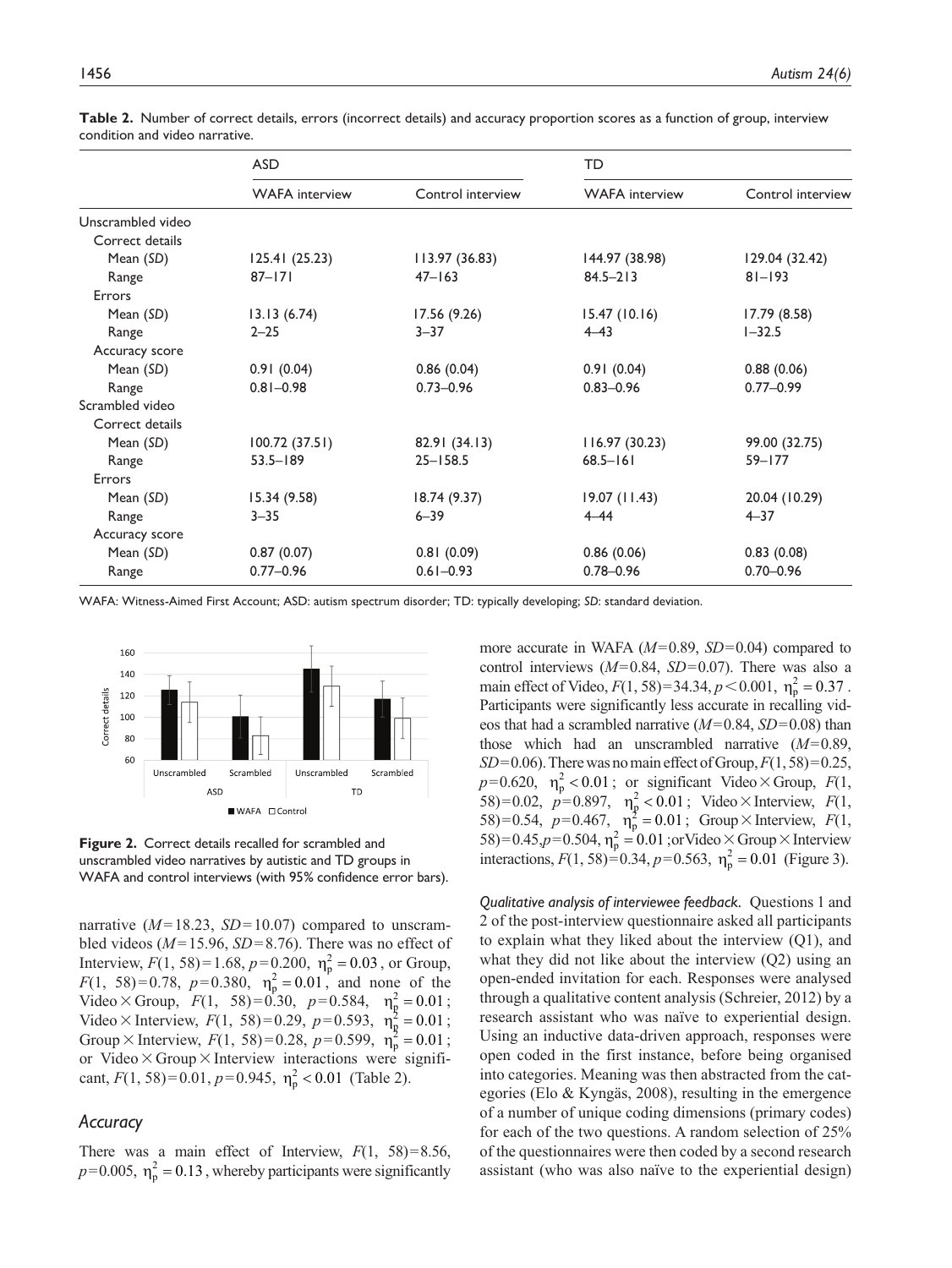

**Figure 3.** Accuracy of recall of scrambled and unscrambled videos by autistic and TD groups in WAFA and control interviews (with 95% confidence error bars).

**Table 3.** Exemplar quotes from post-interview feedback regarding what witnesses liked about the interview (participant group and interview condition are denoted in parentheses).

#### Interview

| I really liked the compartmentalized approach to getting what information I had retained from me (ASD, WAFA) |
|--------------------------------------------------------------------------------------------------------------|
| It was structured and the post it notes helped expand and elaborate (ASD, WAFA)                              |
| Post it notes created a helpful timeline (ASD, WAFA)                                                         |
| The bare details were taken quickly and then fleshed out later (TD, WAFA)                                    |
| I liked it how we would go back to the post it notes which allowed me to remember crucial details (TD, WAFA) |
| Social                                                                                                       |

*The woman was helpful and encouraging* (ASD, control interview) *Interviewer was friendly and patient* (ASD, WAFA) *It was a relaxed atmosphere* (TD, WAFA) *I liked how informal it was, no pressure* (TD, control interview)

Memory

*Encouraged me to use my memory and to keep the memory in my head* (ASD, WAFA) *Precise questions with opportunity to reflect helped my memory* (TD, WAFA) *In-depth questions challenged my memory and helped me to think* (TD, WAFA) *Allowed me to tell exactly everything I remembered, lead by me* (TD, control interview) *The questions helped my memory* (TD, control interview)

ASD: autism spectrum disorder; WAFA: Witness-Aimed First Account; TD: typically developing.

with reference to the first coder's codebook, which listed all codes along with their definitions and examples of each code. Agreements and disagreements between both coders were tallied. Cohen's Kappa was used to assess the level of agreement between the two coders, which revealed a high level of agreement, Kappa=0.901, *p*=0.002.

The primary codes that emerged for Question 1 concerned the procedure/structure of the interview, the social experience/environment and memory performance. For ease, we labelled all responses or comments regarding the interview structure and process as 'interview'. Specific references to the interpersonal experience or the social context of the interview were coded as 'social', and references to perceived memory performance benefits were

coded as 'memory' (see Table 3 for exemplar verbatim quotes).

Overall,  $45.1\%$  ( $n=23$ ) of participants stated that they liked the interview structure/procedure (Q1 code 1), 58.8%  $(n=30)$  participants stated that they liked the interpersonal experience/social context (Q1 code 2), while 25.5%  $(n=13)$  participants stated that they liked the memory benefits (Q1 code 3). Fisher's exact tests revealed that significantly more participants in the WAFA interview condition liked the interview structure/process (62%) versus participants in the Control  $(25\%)$ ,  $p=0.016$ . There were no significant differences between conditions for the number of participants who reported liking the social context (WAFA: 46%; Control: 72%),  $p=0.055$ , or who reported liking the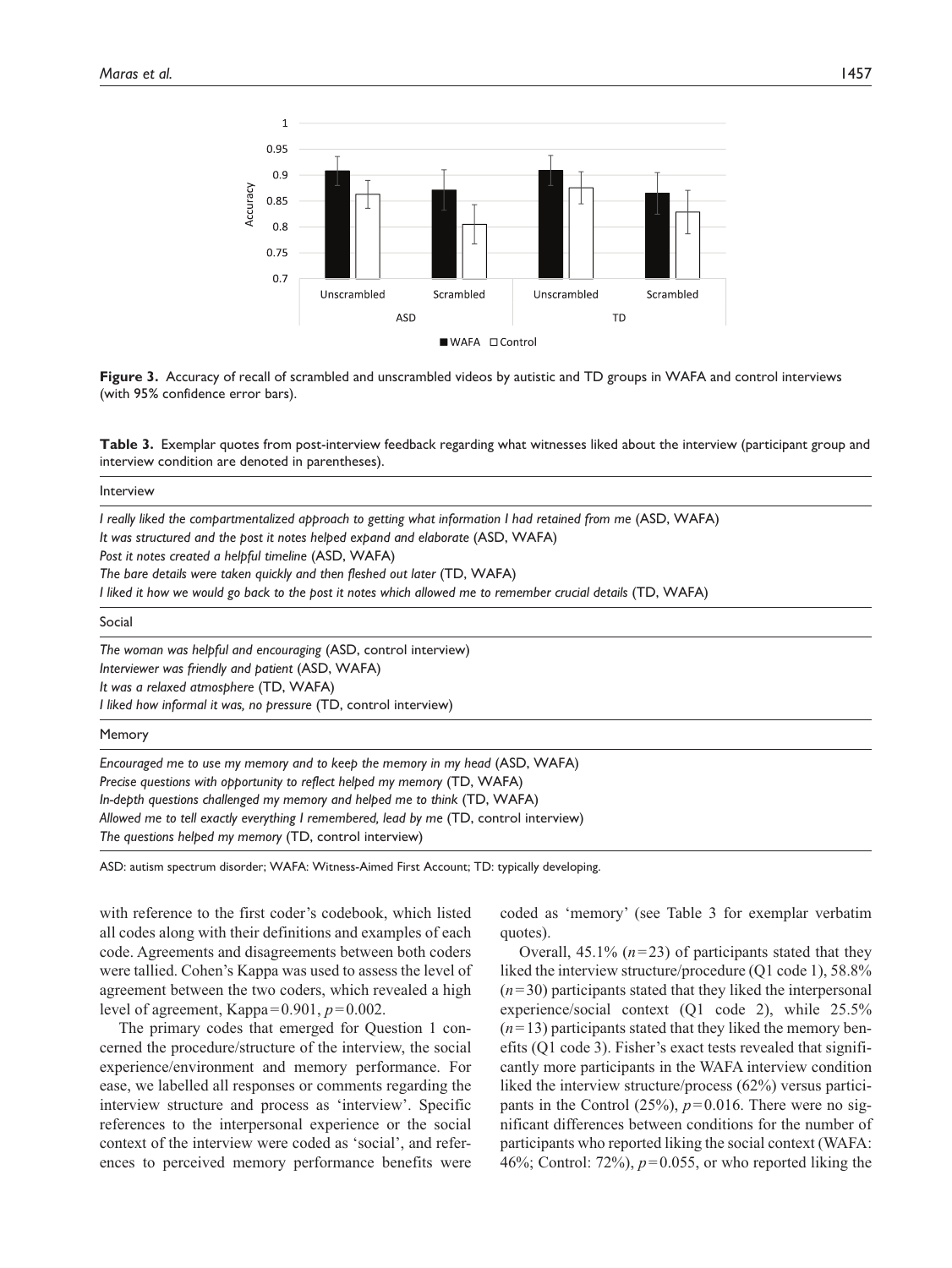**Table 4.** Exemplar quotes from post-interview feedback regarding what witnesses did not like about the interview (participant group and interview condition are denoted in parentheses).

| Positive                                                                                                                               |
|----------------------------------------------------------------------------------------------------------------------------------------|
| Nothing it was fine (ASD, control interview)                                                                                           |
| Nothing (ASD, control interview)                                                                                                       |
| The interview was as it should have been (TD, WAFA)                                                                                    |
| Interview negative                                                                                                                     |
| I don't enjoy the interrogation/communication part (ASD, WAFA)                                                                         |
| It was a bit slow paced (ASD, control interview)                                                                                       |
| Being asked questions after being asked a question that was initially asked earlier as a prompt to elaborate (ASD, control, interview) |
| Repeating questions was tedious (ASD, control interview)                                                                               |
| Social negative                                                                                                                        |
| 'The feeling of uncertainty' (TD, control interview)                                                                                   |

*Being filmed and recorded is very unnerving . . . I felt like a suspect rather than a witness* (TD, control interview) *Being put on the spot* (TD, control interview)

ASD: autism spectrum disorder; TD: typically developing; WAFA: Witness-Aimed First Account.

memory performance benefits (WAFA: 36%; Control:  $16\%$ ,  $p=0.098$ .

The three primary codes that emerged for Question 2 concerned a positive response (that there was *nothing they did not like*), the procedure/structure of the interview and the social experience/environment. For ease, we labelled positive responses as 'positive'. Negative comments regarding the interview structure and interview process (i.e. aspects of the procedure that were fixed) were labelled as 'interview negative', and specific references to not liking the interpersonal experience or the social context of the interview (i.e. how the witnesses felt in the presence of another person and in a situation that they could not control) were coded as 'social negative' (please see Table 4 for exemplar verbatim quotes).

Overall,  $70.6\%$  ( $n=36$ ) of participants made positive responses, typically stating that there was nothing they did not like about the interview (Question 2 code 1), 23.5%  $(n=12)$  participants stated that they did not like the interview procedure/structure (Question 2 code 2), while just 5.9% (*n*=3) participants stated that they did not like the interview environment (Question 2 code 3). Fisher's exact tests revealed no significant differences across interview conditions for the number of participants who made positive responses (WAFA=69.2%; Control=72%), *p*=0.599; interview negative comments (WAFA=23.1%; Control=24%),  $p=0.536$ ; or social negative comments (WAFA=7.7%; Control=4%),  $p=0.515$ .

Five Likert-type questions (see Appendix 1) offered participants a range of response options, from 1 to 5 (where  $1 = not$  at all/very uncomfortable to  $5 = very$  useful/very comfortable/very well). Significant differences emerged between the WAFA and Control interview conditions for three of the five Likert-type questionnaire

responses. Participants who were interviewed with the WAFA technique  $(M=4.62, SD=0.50)$  reported that the interview helped them to think harder than participants who received a Control interview  $(M=4.04, SD=0.68)$ ,  $F(1, 49) = 12.08, p = 0.001, \eta_p^2 = 0.20$ . Participants in the WAFA condition also reported believing that the interview had helped them to remember more  $(M=4.19,$  $SD = 0.69$ ) than participants in the Control interview condition ( $M=3.60$ ,  $SD=0.71$ ),  $F(1, 49)=9.11$ ,  $p=0.004$ ,  $\eta_p^2 = 0.16$ . Participants in the WAFA condition reported feeling more comfortable  $(M=4.81, SD=0.40)$  than participants in the Control condition  $(M=4.44, SD=0.65)$ ,  $F(1, 49) = 5.95, p = 0.018, \eta_p^2 = 0.11$ . There were no significant differences between conditions for mean concentration ratings  $(M_{\text{WAFA}} = 4.31, SD = 0.68; M_{\text{Control}} = 4.12,$  $SD = 0.60$ ,  $F(1, 49) = 1.09$ ,  $p = 0.302$ ,  $\eta_p^2 = 0.02$ , nor perceived accuracy ratings  $(M_{\text{WAFA}} = 3.81, SD = 0.66;$  $M_{\text{Control}} = 3.52$ , *SD* = 0.77), *F*(1, 49) = 1.98, *p* = 0.167,  $\eta_{p}^{2} = 0.01$ . The final Likert-type question asked participants in the WAFA condition only to rate the utility of the post-it note approach to separating the topics verbalised during the interviews. The mean response was 4.50  $(SD=0.76)$ , indicating that participants found them quite useful/very useful.

All participants were asked to rate the pace of the interview (1=too fast; 2=too slow; 3=about right). There was no significant difference between interview conditions, *F*(1, 49)=0.22,  $p=0.638$ ,  $\eta_p^2 = 0.05$ ,  $(M_{\text{WAFA}} = 2.96$ , *SD*=0.20;  $M_{\text{Control}}$ =2.92, *SD*=0.40), with 96% of participants believing the pace of the interview was about right. All (100%) participants in both conditions reported that the instructions given by the interviewer were clear and that they had understood the instructions given by the interviewer.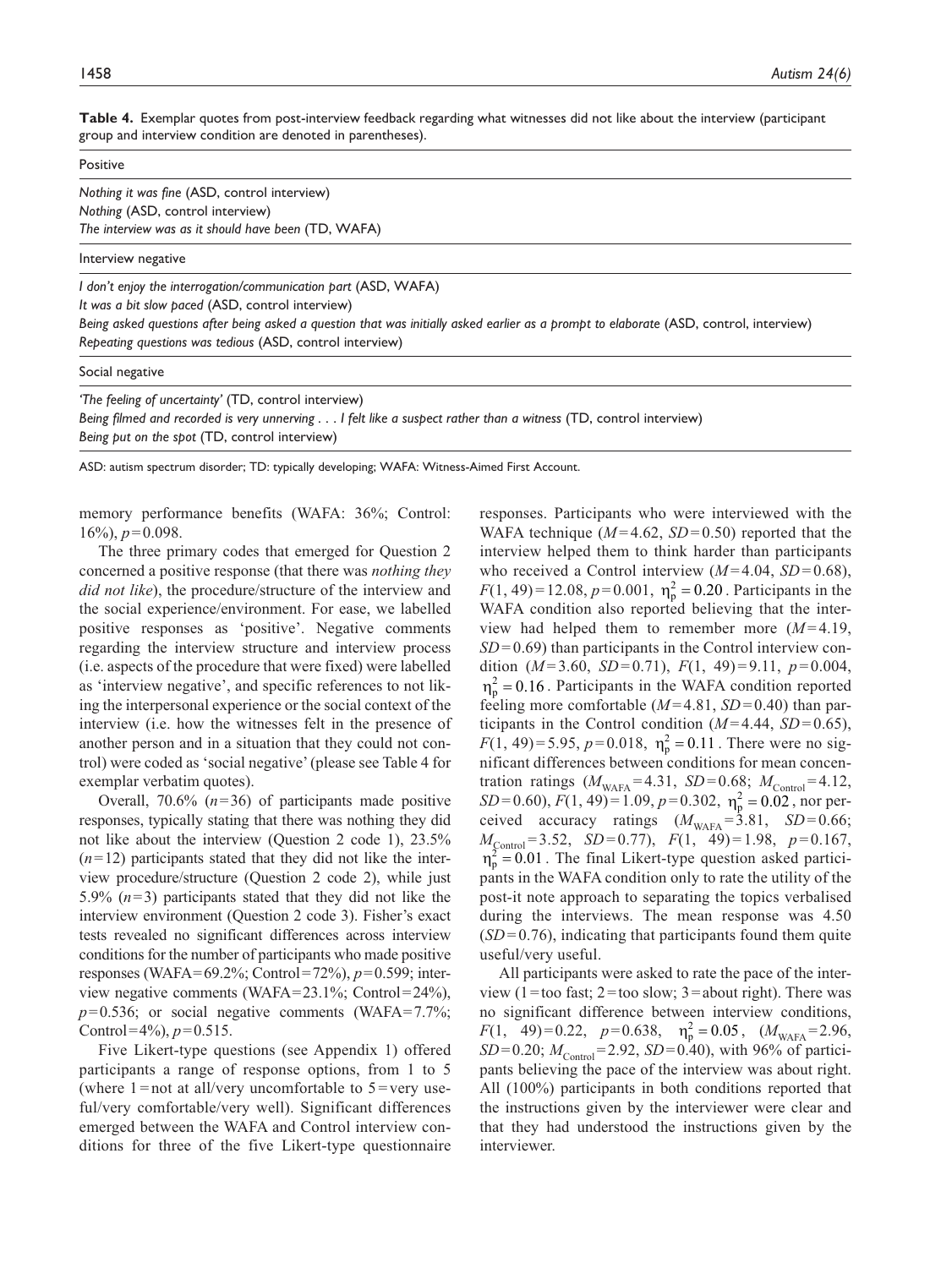### **Discussion**

Police interviews are formal social interactions where interviewers seek to elicit an accurate and complete retrieval and narration of a past, personally experienced event. Recent evidence has begun to shed light on how autistic individuals' social-cognitive profile of strengths and weaknesses impacts their ability to give evidence. The CI, which is currently the most prevalent evidence-based technique in the CJS, fails to increase the completeness of autistic witnesses' accounts and reduces their accuracy, which may be due in part to the lack of explicit parameters concerning their retrieval attempts (e.g. Maras & Bowler, 2010). However, currently there exists no alternative theoretically driven, legally appropriate interview framework to elicit more complete and accurate information about what they have experienced. This is concerning because autistic individuals are disproportionately more likely to be questioned by police than TD individuals (Brown-Lavoie et al., 2014; Chaplin & Mukhopadhyay, 2018; Heeramun et al., 2017; Lindblad & Lainpelto, 2011; Rava et al., 2017; Tint et al., 2017, 2019; Weiss & Fardella, 2018). The aim of this research was to test a novel interview technique that offered autistic individuals support in a way that guided them more concretely through their recall attempts.

Based on the theoretical and empirical literature, and with reference to current best practice guidance for eliciting information from vulnerable witnesses, we developed the WAFA interview technique. The WAFA method enables witnesses to impose an individual parameter-bound structure to their recall by self-segmenting the to-beremembered event at the outset, before then freely recalling everything they can remember, following which they respond to interviewer prompts within each of these segments. As a first step towards understanding the efficacy of WAFA, we empirically investigated the technique employing a mock witness paradigm in conditions of intentional encoding. We hypothesised that WAFA would improve the quality of the accounts provided by autistic witnesses. Indeed, the completeness of participants' episodic recall improved significantly, as evidenced by the verbalisation of around 15% more correct information by both autistic and TD witnesses and with a further 6% increase in overall accuracy. Post-interview feedback revealed that participants in the WAFA condition reported the interview had helped them to think harder and remember more, and that they had felt more comfortable. It is promising that both autistic and TD participants performed significantly better in WAFA interviews than control interviews, and that they were more positive about both their performance and the interview process itself.

It is worth noting, however, that while WAFA increased the amount of correct details they reported, autistic witnesses nevertheless recalled fewer correct details overall

compared to TD witnesses, even with the WAFA technique. Disentangling whether this reflected poorer memory for the event per se or simply a reduced ability or inclination to report details is beyond the scope of the current study, but this is an important question for future research in order to inform further developments to interview techniques (see Maras et al., 2020, for further discussion on this issue). Future studies should also compare the WAFA technique directly with the CI to establish whether it might generally be superior for both autistic and TD witnesses, or whether it primarily supports autistic witnesses relatively more effectively when compared to the alternative CI technique.

There are several possible explanations as to why WAFA interviews were effective in improving the completeness and accuracy of autistic as well as TD witnesses' testimony. First, the initial instruction to retrieve individual topics or sub-events within the videos may reduce demands on relational retrieval processes, which would typically aid the reconstruction of the global narrative of the event in terms of the relations between individual event details (who did what to whom, where, when and how) and which are a source of difficulty for autistic individuals (Bowler et al., 2009; Gaigg & Bowler, 2018; Gaigg et al., 2008). The WAFA technique reduces demands on relational processing by assisting participants in generating the overarching event segments from which to recall details. In contrast, the mental context reinstatement procedure of the CI assumes that environmental cues can facilitate participants' retrieval of both details and broader event segments via a bottom-up associative network, for example, relating to perceptions, emotions, persons, places and actions, which are then used to reconstruct an entire memory (see Dando, 2013; Geiselman & Fisher, 2014).

Second, asking witnesses to recall details within each of the 'topic boxes' that are generated in WAFA should reduce demands on executive processes, since participants have available their self-generated event structure that they would otherwise need to hold in mind during recall. Only event details within a single sub-event or topic box are recalled at any one time, and the post-it notes serve as a visual reminder of the rest of the event structure (to be recalled in separate efforts), thus freeing up executive resources to engage in a detailed retrieval process (see Maister et al., 2013). Future research that examines whether executive functioning predicts performance under the different interview techniques would be helpful to illuminate this issue further, and aid in the further development and refinement of techniques.

Third, witness-generated segmentation of an event into its component parts is consistent with witness-compatible questioning (e.g. MacDonald et al., 2017) in that it provides scaffolding for the individual processing styles of autistic (and indeed TD) witnesses (e.g. Pellicano & Burr, 2012) and allows the interviewee to revisit topics in the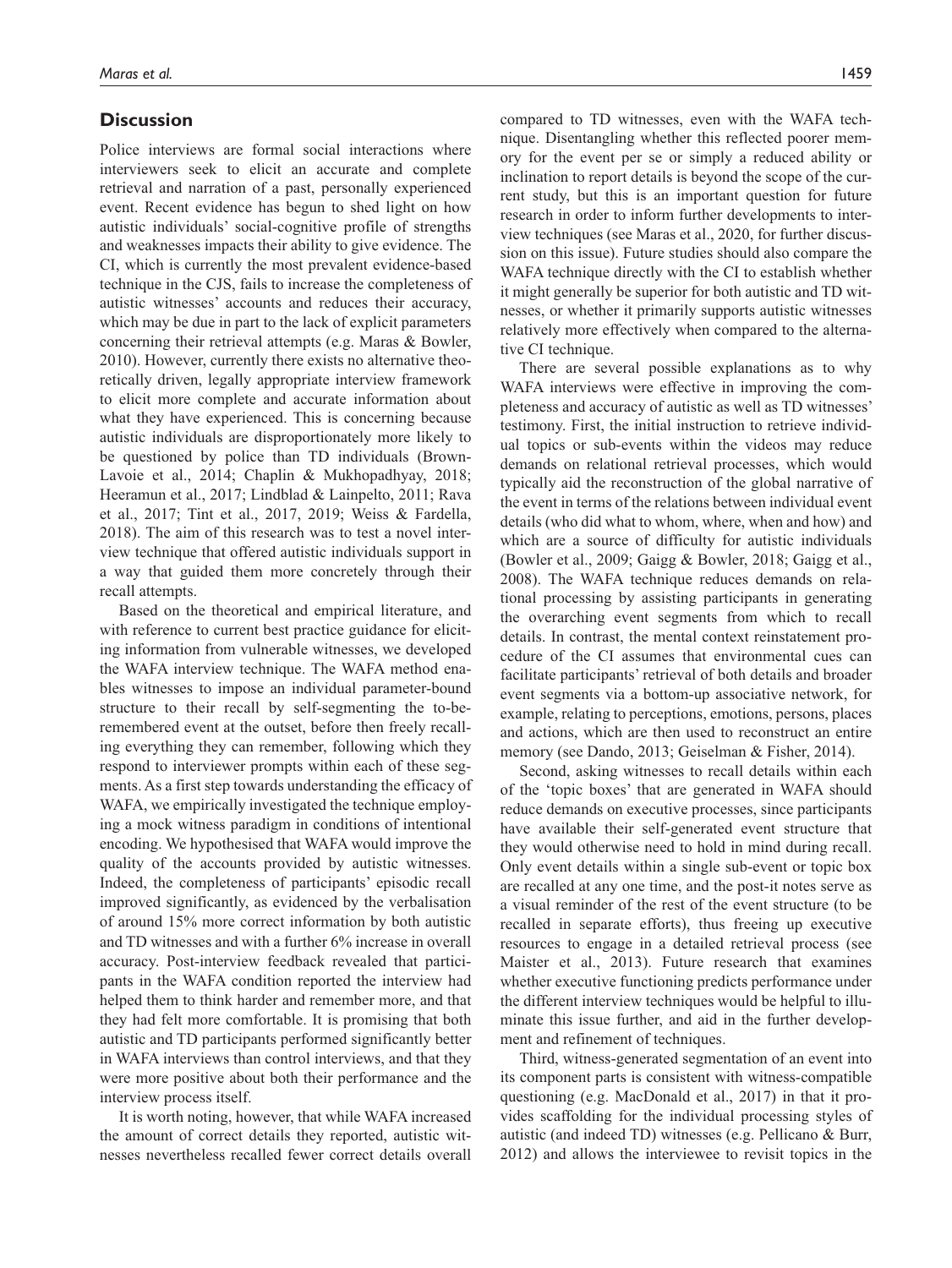order that they have first recalled them. Paulo et al. (2016, 2017) recently developed an additional component of the CI whereby witnesses are explicitly instructed to organise their episodic recall semantically rather than temporally, on the basis that recalling a crime event in category clusters may be more compatible with an individual witness' mental organisation of the event. Following free recall, witnesses are then instructed to recall everything they can remember, focusing on just one category of information at a time (e.g. objects, locations, people, etc.). While category clustering recall has been shown to elicit more correct details from TD witnesses (e.g. Paulo et al., 2016, 2017; Thorley, 2018), the interviewer directs the nature and order of categories to be recalled and it is preceded by unbound free recall, which is problematic for autistic witnesses. The WAFA interview, in contrast, utilises a similar principle of category clustering but these categories are events rather than types of details and are determined by the witness rather than the interviewer at the outset.

Finally, by explicitly segmenting the event and revisiting each of the self-directed topics in turn (with a visual schedule in the form of the post-it notes), WAFA may reduce implicit task demands, alleviating the need to infer what and how much to recall, as is often the case during an unbound, unstructured free recall attempt of an entire event (see Kenworthy et al., 2008; Müller et al., 2008; see also White et al., 2009).

The present findings also revealed that removing the narrative structure of an event had a profound effect on recall – diminishing both accuracy and completeness across all detail types. In contrast to our initial predictions, both the autistic and TD groups' overall recall was similarly negatively impacted when the event's narrative structure was lost, indicating a lack of group differences at the encoding stage. While there is robust evidence that the comprehension and production of narratives can be difficult for autistic individuals (e.g. Boucher, 1981; Diehl et al., 2006; Hilvert et al., 2016; Kuijper et al., 2017; Lee et al., 2018; Losh & Capps, 2003; Loveland et al., 1990; McCabe et al., 2013), there is also some limited evidence suggesting that autistic individuals can sometimes utilise narratives to enhance their encoding and subsequent retrieval. For example, in contrast to previous findings of no enhancement of emotionally arousing content on recall of static stimuli such as words (Gaigg & Bowler, 2008), sentences (Beversdorf et al., 1998) and images in ASD (Deruelle et al., 2008), over two experiments by Maras et al. (2012) found that emotionally arousing stories were remembered better (and forgotten less) than neutral events by both autistic and TD participants. Maras et al. concluded that autistic participants may have utilised the clear narratives of the arousing event stimuli used in the study to strengthen their retrieval (see also Miller et al., 2014). The present findings of more complete and accurate recall of unscrambled videos provide more marked evidence that both TD and autistic individuals do spontaneously use an event's narrative and natural segmentation in actions, locations and semantic changes to bolster their memory (but see Zalla et al., 2013).

Limitations of the present study are acknowledged. While recall was coded for completeness and accuracy, narrative coherence was not assessed. Thus, it is unclear whether WAFA interviews improved the ability of autistic witnesses to provide more coherent and relevant narratives – which is an important avenue for future research given the substantial evidence of differences in narrative ability in ASD, which in turn may impact perceptions of credibility (e.g. Crane et al., 2018). It is also important to note that the present study utilised a relatively short delay of around 30min; in real life, it is unlikely that a witness would receive a formal investigative interview this soon after witnessing a crime. Nonetheless, the current findings demonstrate that autistic witnesses can provide testimony that is accurate as TD witnesses when interviewed shortly after the event, highlighting the importance of conducting witness interviews as soon as possible (see also Almeida et al., 2019a, 2019b). If anything, the benefit of WAFA may be even greater with longer delays, but future research should examine this, alongside its impact on account coherence. Furthermore, there were no IQ or working memory score differences between the autistic and TD groups – which was important to ensure that any observed group differences in performance were attributable to diagnostic status (Burack et al., 2004) – however, this does limit the generalisability of the findings to autistic individuals with accompanying intellectual disability.

This research is timely because there is an urgent need for evidence-based guidance for CJS professionals on how to interview autistic witnesses. The present findings indicate that gathering a WAFA whereby the witness self-segments events first, before re-visiting each of the topics in detail in the order they were recalled, is a promising technique to elicit a more detailed and accurate account of witnessed events – for both autistic and TD witnesses. This technique may also be useful outside of the CJS, from clinical practice to employment interviews. Future work should explore this in more depth, with different types of episodic and autobiographical events.

#### **Acknowledgements**

The authors gratefully thank to Phil Morris of Specialist Communication Techniques for advice on interview protocols and the development of the video scripts.

#### **Declaration of conflicting interests**

The author(s) declared no potential conflicts of interest with respect to the research, authorship, and/or publication of this article.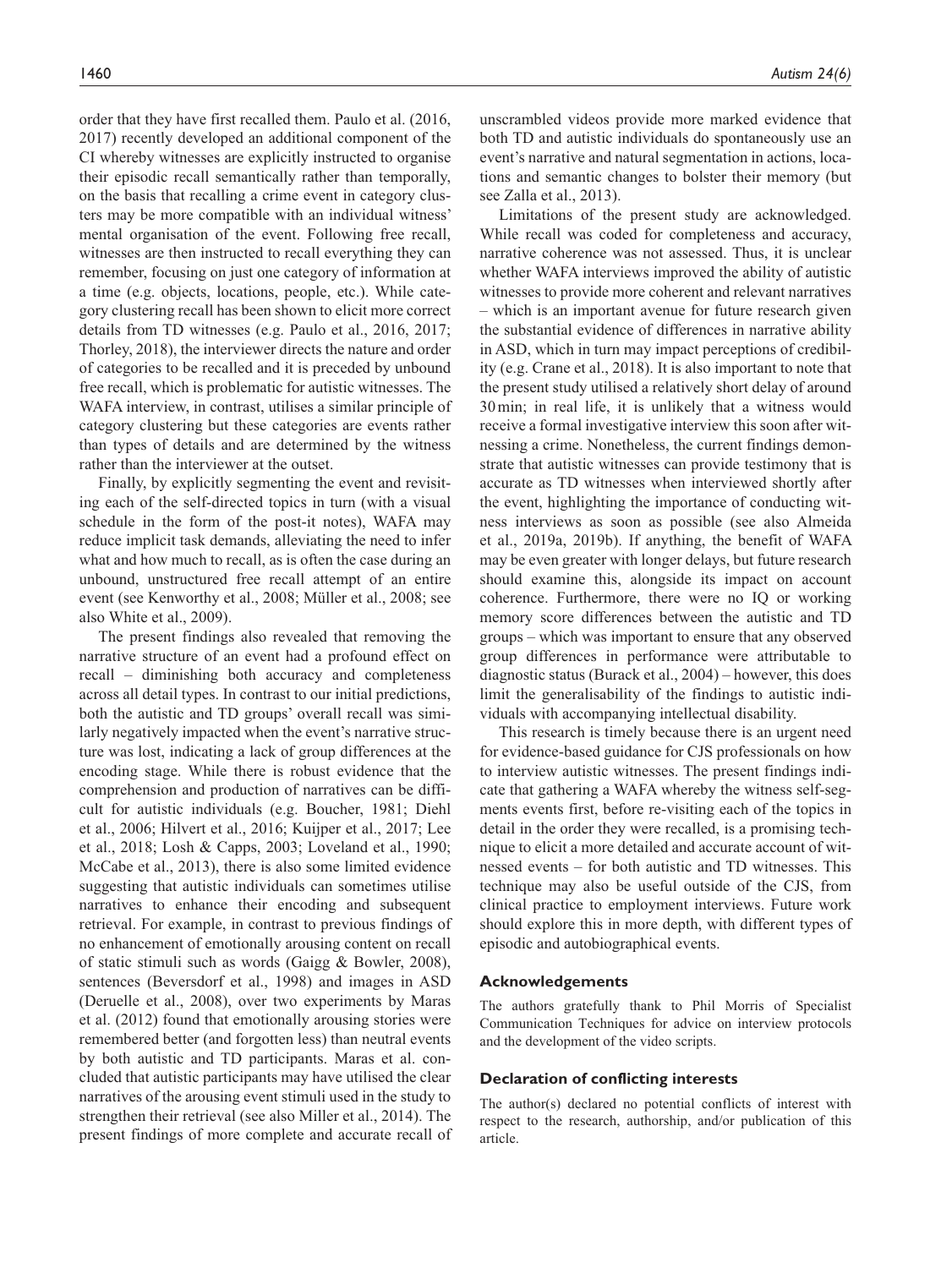### **Funding**

The author(s) disclosed receipt of the following financial support for the research, authorship and/or publication of this article: This work was funded by a BA/Leverhulme Small Research Grant to Dr Katie Maras and Dr Sebastian Gaigg (SG142540) and completed under a Future Research Leaders award from the Economic and Social Research Council to Dr Katie Maras (grant number: ES/N001095/1).

### **ORCID iDs**

Katie Maras  $\bullet$  <https://orcid.org/0000-0002-5265-6138> Sebastian Gaigg **b** <https://orcid.org/0000-0003-2644-7145>

#### **Data Accessibility Statement**

Supporting data are available to bona fide researchers, subject to registration, from the UK Data Service at [https://dx.doi.](https://dx.doi.org/10.5255/UKDA-SN-854146) [org/10.5255/UKDA-SN-854146](https://dx.doi.org/10.5255/UKDA-SN-854146)

#### **Notes**

- 1. From here on, the term 'witness' is used throughout to encompass both third party witnesses and victims who, through providing evidence in the Criminal Justice System, become a witness.
- 2. The stimulus videos are available online at: [https://www.](https://www.youtube.com/playlist?list=PLV9WU7h_aldknW3zmWzrgMO7rEBtNrfVD) [youtube.com/playlist?list=PLV9WU7h\\_aldknW3zmWzrg-](https://www.youtube.com/playlist?list=PLV9WU7h_aldknW3zmWzrgMO7rEBtNrfVD)[MO7rEBtNrfVD](https://www.youtube.com/playlist?list=PLV9WU7h_aldknW3zmWzrgMO7rEBtNrfVD)

#### **References**

- Adler, N., Nadler, B., Eviatar, Z., & Shamay-Tsoory, S. G. (2010). The relationship between theory of mind and autobiographical memory in high-functioning autism and Asperger syndrome. *Psychiatry Research*, *178*, 214–216. <https://doi.org/10.1016/j.psychres.2009.11.015>
- Almeida, T. S., Lamb, M. E., & Weisblatt, E. J. (2019a). Effects of delay, question type, and socioemotional support on episodic memory retrieval by children with autism spectrum disorder. *Journal of Autism and Developmental Disorders*, *49*, 1111–1130. <https://doi.org/10.1007/s10803-018-3815-3>
- Almeida, T., Lamb, M. E., & Weisblatt, E. J. (2019b). Effects of delay on episodic memory retrieval by children with autism spectrum disorder. *Applied Cognitive Psychology*, *33*, 814– 827.<https://doi.org/10.1002/acp.3524>
- American Psychiatric Association. (2000). *Diagnostic and statistical manual of mental disorders* (4th ed., text rev.). American Psychiatric Association.
- American Psychiatric Association. (2013). *Diagnostic and statistical manual of mental disorders* (*Vol. 5*). American Psychiatric Association.
- Barnes, J. L., & Baron-Cohen, S. (2012). The big picture: Storytelling ability in adults with autism spectrum conditions. *Journal of Autism and Developmental Disorders*, *42*, 1557–1565.<https://doi.org/10.1007/s10803-011-1388-5>
- Baron-Cohen, S. (1988). Social and pragmatic deficits in autism: Cognitive or affective? *Journal of Autism and Developmental Disorders*, *18*, 379–402.
- Baron-Cohen, S., Wheelwright, S., Skinner, R., Martin, J., & Clubley, E. (2001). The Autism-Spectrum Quotient (AQ): Evidence from Asperger syndrome/high-functioning autism,

males and females, scientists and mathematicians. *Journal of Autism and Developmental Disorders*, *31*, 5–17. [https://doi.](https://doi.org/10.1023/A:1005653411471) [org/10.1023/A:1005653411471](https://doi.org/10.1023/A:1005653411471)

- Beaumont, R., & Newcombe, P. (2006). Theory of mind and central coherence in adults with high-functioning autism or Asperger syndrome. *Autism*, *104*, 365–382.
- Bennetto, L., Pennington, B. F., & Rogers, S. J. (1996). Intact and impaired memory functions in autism. *Child Development*, *67*, 1816–1835. <https://doi.org/10.2307/1131734>
- Berna, F., Göritz, A. S., Schröder, J., Coutelle, R., Danion, J.-M., Cuervo-Lombard, C. V., & Moritz, S. (2016). Self-disorders in individuals with autistic traits: Contribution of reduced autobiographical reasoning capacities. *Journal of Autism and Developmental Disorders*, *46*, 2587–2598. [https://doi.](https://doi.org/10.1007/s10803-016-2797-2) [org/10.1007/s10803-016-2797-2](https://doi.org/10.1007/s10803-016-2797-2)
- Beversdorf, D. Q., Anderson, J. M., Manning, S. E., Anderson, S. L., Nordgren, R. E., Felopulos, G. J., & Bauman, M. L. (1998). The effect of semantic and emotional context on written recall for verbal language in high functioning adults with autism spectrum disorder. *Journal of Neurology, Neurosurgery & Psychiatry*, *65*, 685–692. [https://doi.](https://doi.org/10.1136/jnnp.65.5.685) [org/10.1136/jnnp.65.5.685](https://doi.org/10.1136/jnnp.65.5.685)
- Boucher, J. (1981). Memory for recent events in autistic children. *Journal of Autism and Developmental Disorders*, *11*, 293–301.
- Bowler, D. M., Gaigg, S. B., & Gardiner, J. M. (2008). Effects of related and unrelated context on recall and recognition by adults with high-functioning autism spectrum disorder. *Neuropsychologia*, *46*, 993–999. [https://doi.org/10.1016/j.](https://doi.org/10.1016/j.neuropsychologia.2007.12.004) [neuropsychologia.2007.12.004](https://doi.org/10.1016/j.neuropsychologia.2007.12.004)
- Bowler, D. M., Gaigg, S. B., & Gardiner, J. M. (2009). Free recall learning of hierarchically organised lists by adults with Asperger's syndrome: Additional evidence for diminished relational processing. *Journal of Autism and Developmental Disorders*, *39*, 589–595.
- Bowler, D. M., Gaigg, S. B., & Gardiner, J. M. (2014). Binding of multiple features in memory by high-functioning adults with autism spectrum disorder. *Journal of Autism and Developmental Disorders*, *44*, 2355–2362. [https://doi.](https://doi.org/10.1007/s10803-014-2105-y) [org/10.1007/s10803-014-2105-y](https://doi.org/10.1007/s10803-014-2105-y)
- Bowler, D. M., Gaigg, S. B., & Gardiner, J. M. (2015). Brief report: The role of task support in the spatial and temporal source memory of adults with autism spectrum disorder. *Journal of Autism and Developmental Disorders*, *45*, 2613– 2617. <https://doi.org/10.1007/s10803-015-2378-9>
- Bowler, D. M., Gaigg, S. B., & Lind, S. (2011). Memory in autism: Binding, self and brain. In I. Roth & P. Rezaie (Eds.), *Researching the autism spectrum: Contemporary perspectives* (pp. 316–346). Cambridge University Press.
- Bowler, D. M., Gardiner, J. M., & Berthollier, N. (2004). Source memory in adolescents and adults with Asperger's syndrome. *Journal of Autism and Developmental Disorders*, *34*, 533–542. <https://doi.org/10.1007/s10803-004-2548-7>
- Bowler, D. M., Gardiner, J. M., & Gaigg, S. B. (2007). Factors affecting conscious awareness in the recollective experience of adults with Asperger's syndrome. *Consciousness and Cognition*, *16*, 124–143. [https://doi.org/10.1016/j.con](https://doi.org/10.1016/j.concog.2005.12.001)[cog.2005.12.001](https://doi.org/10.1016/j.concog.2005.12.001)
- Bowler, D. M., Gardiner, J. M., & Grice, S. J. (2000). Episodic memory and remembering in adults with Asperger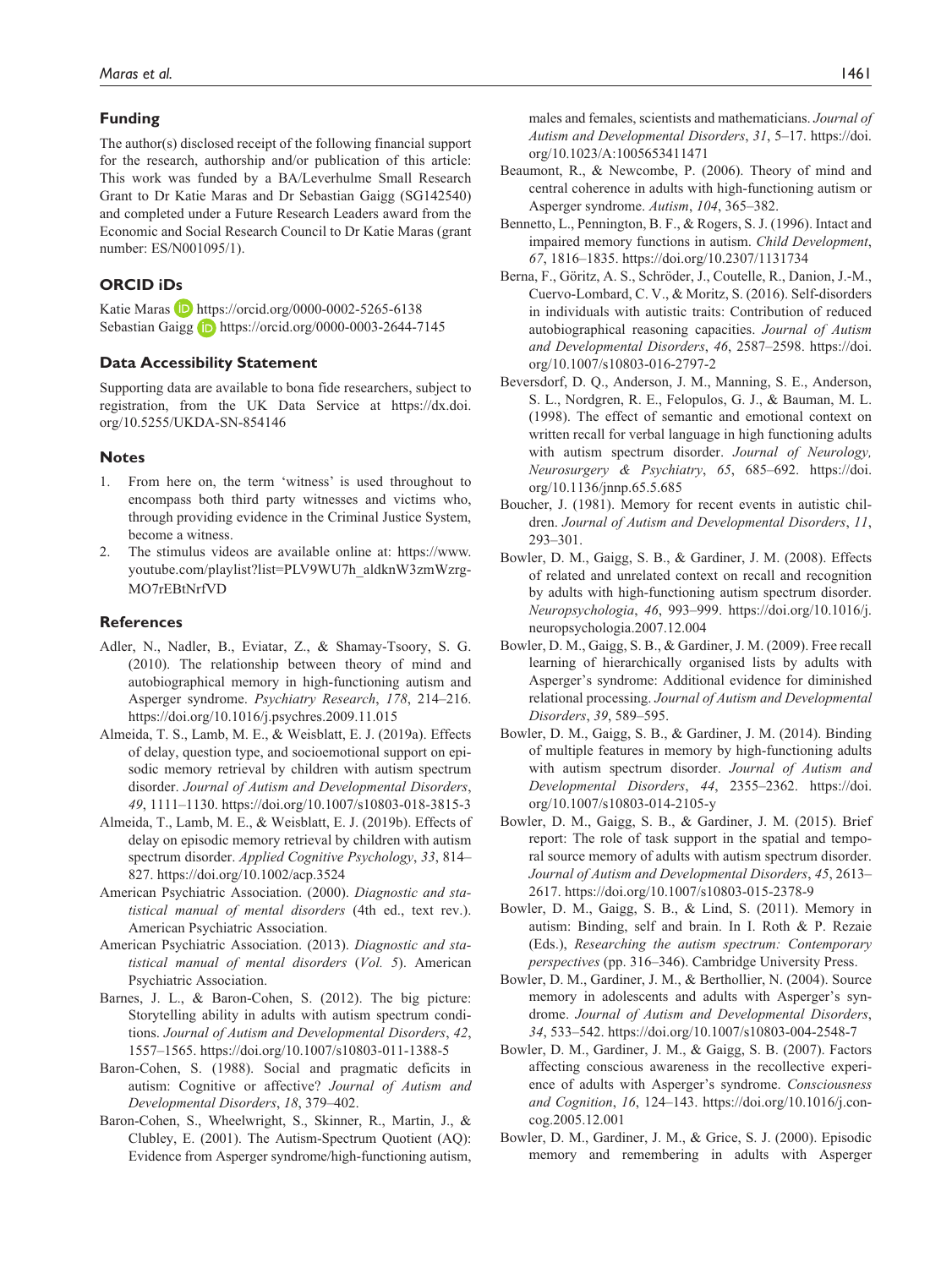syndrome. *Journal of Autism and Developmental Disorders*, *30*, 295–304.<https://doi.org/10.1023/a:1005575216176>

- Bowler, D. M., Matthews, N. J., & Gardiner, J. M. (1997). Asperger's syndrome and memory: Similarity to autism but not amnesia. *Neuropsychologia*, *35*, 65–70. [https://doi.](https://doi.org/10.1016/S0028-3932(96)00054-1) [org/10.1016/S0028-3932\(96\)00054-1](https://doi.org/10.1016/S0028-3932(96)00054-1)
- Brown-Lavoie, S. M., Viecili, M. A., & Weiss, J. A. (2014). Sexual knowledge and victimization in adults with autism spectrum disorders. *Journal of Autism and Developmental Disorders*, *44*, 2185–2196. [https://doi.org/10.1007/s10803-](https://doi.org/10.1007/s10803-014-2093-y) [014-2093-y](https://doi.org/10.1007/s10803-014-2093-y)
- Bruck, M., London, K., Landa, R., & Goodman, J. (2007). Autobiographical memory and suggestibility in children with autism spectrum disorder. *Development and Psychopathology*, *19*, 73–95. [https://doi.org/10.1017/](https://doi.org/10.1017/s0954579407070058) [s0954579407070058](https://doi.org/10.1017/s0954579407070058)
- Bruner, J., & Feldman, C. (1993). Theories of mind and the problem of autism. In S. Baron-Cohen, H. Tager-Flusberg, & D. J. Cohen (Eds.), *Understanding other minds: Perspectives from autism* (pp. 267–291). Oxford University Press.
- Burack, J. A., Iarocci, G., Flanagan, T. D., & Bowler, D. M. (2004). On mosaics and melting pots: Conceptual considerations of comparison and matching strategies. *Journal of Autism and Developmental Disorders*, *34*, 65–73. [https://](https://doi.org/10.1023/B:JADD.0000018076.90715.00) [doi.org/10.1023/B:JADD.0000018076.90715.00](https://doi.org/10.1023/B:JADD.0000018076.90715.00)
- Capps, L., Losh, M., & Thurber, C. (2000). 'The frog ate the bug and made his mouth sad': Narrative competence in children with autism. *Journal of Abnormal Child Psychology*, *282*, 193–204.
- Chandler, R., Russell, A., & Maras, K. L. (2019). Compliance in autism: Self-report in action. *Autism*, *23*, 1005–1017.
- Chaplin, E., & Mukhopadhyay, S. (2018). Autism spectrum disorder and hate crime. *Advances in Autism*, *4*, 30–36. [https://](https://doi.org/10.1108/AIA-08-2017-0015) [doi.org/10.1108/AIA-08-2017-0015](https://doi.org/10.1108/AIA-08-2017-0015)
- Chaput, V., Amsellem, F., Urdapilleta, I., Chaste, P., Leboyer, M., Delorme, R., & Goussé, V. (2013). Episodic memory and self-awareness in Asperger syndrome: Analysis of memory narratives. *Research in Autism Spectrum Disorders*, *7*, 1062–1067. <https://doi.org/10.1016/j.rasd.2013.05.005>
- Colle, L., Baron-Cohen, S., Wheelwright, S., & van der Lely, H. K. J. (2008). Narrative discourse in adults with highfunctioning autism or Asperger syndrome. *Journal of Autism and Developmental Disorders*, *38*, 28–40. [https://](https://doi.org/10.1007/s10803-007-0357-5) [doi.org/10.1007/s10803-007-0357-5](https://doi.org/10.1007/s10803-007-0357-5)
- Cooper, R. A., Plaisted-Grant, K. C., Baron-Cohen, S., & Simons, J. S. (2016). Reality Monitoring and metamemory in adults with autism spectrum conditions. *Journal of Autism and Developmental Disorders*, *46*, 2186–2198. [https://doi.](https://doi.org/10.1007/s10803-016-2749-x) [org/10.1007/s10803-016-2749-x](https://doi.org/10.1007/s10803-016-2749-x)
- Cooper, R. A., Plaisted-Grant, K. C., Hannula, D. E., Ranganath, C., Baron-Cohen, S., & Simons, J. S. (2015). Impaired recollection of visual scene details in adults with autism spectrum conditions. *Journal of Abnormal Psychology*, *124*, 565–575. <https://doi.org/10.1037/abn0000070>
- Cooper, R. A., & Simons, J. S. (2019). Exploring the neurocognitive basis of episodic recollection in autism. *Psychonomic Bulletin & Review*, *26*, 163–181.
- Crane, L., & Goddard, L. (2008). Episodic and semantic autobiographical memory in adults with autism spectrum disorders.

*Journal of Autism and Developmental Disorders*, *38*, 498– 506.<https://doi.org/10.1007/s10803-007-0420-2>

- Crane, L., Goddard, L., & Pring, L. (2009). Specific and general autobiographical knowledge in adults with autism spectrum disorders: The role of personal goals. *Memory*, *17*, 557–576. <https://doi.org/10.1080/09658210902960211>
- Crane, L., Goddard, L., & Pring, L. (2010). Brief report: Selfdefining and everyday autobiographical memories in adults with autism spectrum disorders. *Journal of Autism and Developmental Disorders*, *40*, 383–391. [https://doi.](https://doi.org/10.1007/s10803-009-0875-4) [org/10.1007/s10803-009-0875-4](https://doi.org/10.1007/s10803-009-0875-4)
- Crane, L., Pring, L., Jukes, K., & Goddard, L. (2012). Patterns of autobiographical memory in adults with autism spectrum disorder. *Journal of Autism and Developmental Disorders*, *42*, 2100–2112. <https://doi.org/10.1007/s10803-012-1459-2>
- Crane, L., Wilcock, R., Maras, K. L., Chui, W., Marti-Sanchez, C., & Henry, L. A. (2018). Mock Juror perceptions of child witnesses on the autism spectrum: The impact of providing diagnostic labels and information about autism. *Journal of Autism and Developmental Disorders*. Advance online publication. <https://doi.org/10.1007/s10803-018-3700-0>
- Dando, C. J. (2013). Drawing to remember: External support of older adults' eyewitness performance. *PLOS ONE*, *8*, Article e69937.<https://doi.org/10.1371/journal.pone.0069937>
- Dando, C. J., Wilcock, R., Behnkle, C., & Milne, R. (2011). Modifying the cognitive interview: Countenancing forensic application by enhancing practicability. *Psychology, Crime, & Law*, *17*, 491–511.
- Dando, C. J., Wilcock, R., Milne, R., & Henry, L. (2009). An adapted cognitive interview procedure for frontline police investigators. *Applied Cognitive Psychology*, *23*, 698–716.
- Demetriou, E. A., Lampit, A., Quintana, D. S., Naismith, S. L., Song, Y. J. C., Pye, J. E., & Guastella, A. J. (2018). Autism spectrum disorders: A meta-analysis of executive function. *Molecular Psychiatry*, *23*, 1198–1204. [https://doi.](https://doi.org/10.1038/mp.2017.75) [org/10.1038/mp.2017.75](https://doi.org/10.1038/mp.2017.75)
- Deruelle, C., Hubert, B., Santos, A., & Wicker, B. (2008). Negative emotion does not enhance recall skills in adults with autistic spectrum disorders. *Autism Research*, *1*, 91– 96. <https://doi.org/10.1002/aur.13>
- Diehl, J. J., Bennetto, L., & Young, E. C. (2006). Story recall and narrative coherence of high-functioning children with autism spectrum disorders. *Journal of Abnormal Child Psychology*, *34*, 83–98. [https://doi.org/10.1007/s10802-](https://doi.org/10.1007/s10802-005-9003-x) [005-9003-x](https://doi.org/10.1007/s10802-005-9003-x)
- Elo, S., & Kyngäs, H. (2008). The qualitative content analysis process. *Journal of Advanced Nursing*, *62*, 107–115.
- Faul, F., Erdfelder, E., Lang, A. G., & Buchner, A. (2007). G\* Power 3: A flexible statistical power analysis program for the social, behavioral, and biomedical sciences. *Behavior Research Methods*, *39*, 175–191.
- Fisher, R. P., & Geiselman, R. E. (1992). *Memory-enhancing techniques for investigative interviewing: The cognitive interview*. Charles C Thomas.
- Fisher, R. P., & Geiselman, R. E. (2010). The cognitive interview method of conducting police interviews: Eliciting extensive information and promoting therapeutic jurisprudence. *International Journal of Law and Psychiatry*, *33*, 321–328. <https://doi.org/10.1016/J.IJLP.2010.09.004>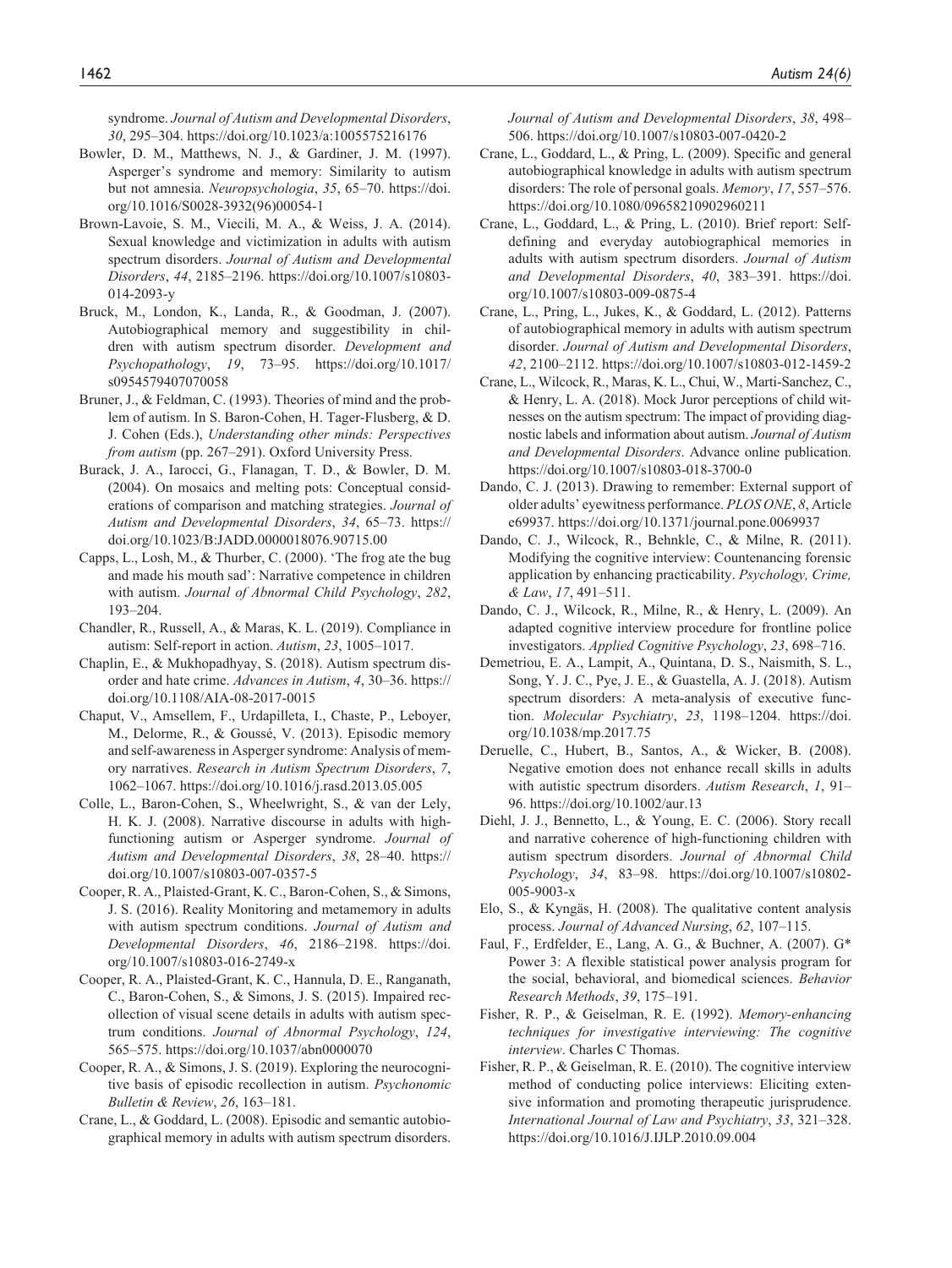- Gaigg, S. B., & Bowler, D. M. (2008). Free recall and forgetting of emotionally arousing words in autism spectrum disorder. *Neuropsychologia*, *46*, 2336–2343. [https://doi.](https://doi.org/10.1016/j.neuropsychologia.2008.03.008) [org/10.1016/j.neuropsychologia.2008.03.008](https://doi.org/10.1016/j.neuropsychologia.2008.03.008)
- Gaigg, S. B., & Bowler, D. M. (2018). A relational processing framework of memory in autism spectrum disorder. In J. L. Johnson, G. S. Goodman, & P. C. Mundy (Eds.), *The Wiley handbook of memory, autism spectrum disorder, and the law* (pp. 9–26). John Wiley & Sons. [https://doi.](https://doi.org/10.1002/9781119158431.ch1) [org/10.1002/9781119158431.ch1](https://doi.org/10.1002/9781119158431.ch1)
- Gaigg, S. B., Bowler, D. M., Ecker, C., Calvo-Merino, B., & Murphy, D. G. (2015). Episodic recollection difficulties in ASD result from atypical relational encoding: Behavioral and neural evidence. *Autism Research*, *8*, 317–327. [https://](https://doi.org/10.1002/aur.1448) [doi.org/10.1002/aur.1448](https://doi.org/10.1002/aur.1448)
- Gaigg, S. B., Gardiner, J. M., & Bowler, D. M. (2008). Free recall in autism spectrum disorder: The role of relational and item-specific encoding. *Neuropsychologia*, *46*, 983–992. <https://doi.org/10.1016/j.neuropsychologia.2007.11.011>
- Geiselman, R. E., & Fisher, R. P. (2014). Interviewing witnesses and victims. In M. St-Yves (Ed.), *Investigative interviewing: Handbook of best practices* (pp. 29–40). Thomson Reuters.
- Goddard, L., Dritschel, B., Robinson, S., & Howlin, P. (2014). Development of autobiographical memory in children with an autism spectrum disorder: Deficits, gains and predictors of performance. *Development and Psychopathology*, *26*, 215–228.
- Goddard, L., Howlin, P., Dritschel, B., & Patel, T. (2007). Autobiographical memory and social problem-solving in Asperger syndrome. *Journal of Autism and Developmental Disorders*, *37*, 291–300. [https://doi.org/10.1007/s10803-](https://doi.org/10.1007/s10803-006-0168-0) [006-0168-0](https://doi.org/10.1007/s10803-006-0168-0)
- Goldman, S. (2008). Brief report: Narratives of personal events in children with autism and developmental language disorders – Unshared memories. *Journal of Autism and Developmental Disorders*, *38*, 1982–1988. [https://doi.](https://doi.org/10.1007/s10803-008-0588-0) [org/10.1007/s10803-008-0588-0](https://doi.org/10.1007/s10803-008-0588-0)
- Hard, B. M., Tversky, B., & Lang, D. S. (2006). Making sense of abstract events: Building event schemas. *Memory & Cognition*, *34*, 1221–1235.
- Hare, D. J., Mellor, C., & Azmi, S. (2007). Episodic memory in adults with autistic spectrum disorders: Recall for self- versus otherexperienced events. *Research in Developmental Disabilities*, *28*, 317–329. <https://doi.org/10.1016/j.ridd.2006.03.003>
- Heeramun, R., Magnusson, C., Gumpert, C. H., Granath, S., Lundberg, M., Dalman, C., & Rai, D. (2017). Autism and convictions for violent crimes: Population-based cohort study in Sweden. *Journal of the American Academy of Child & Adolescent Psychiatry*, *56*, 491–497.e2. [https://doi.](https://doi.org/10.1016/j.jaac.2017.03.011) [org/10.1016/j.jaac.2017.03.011](https://doi.org/10.1016/j.jaac.2017.03.011)
- Henry, L. A., Crane, L., Nash, G., Hobson, Z., Kirke-Smith, M., & Wilcock, R. (2017). Verbal, visual, and intermediary support for child witnesses with autism during investigative interviews. *Journal of Autism and Developmental Disorders*, *47*, 2348–2362. [https://doi.org/10.1007/s10803-](https://doi.org/10.1007/s10803-017-3142-0) [017-3142-0](https://doi.org/10.1007/s10803-017-3142-0)
- Hermelin, B., & O'Connor, N. (1970). *Psychological experiments with autistic children: Psychological experiments with autistic children*. Pergamon Press.
- Hilvert, E., Davidson, D., & Gámez, P. B. (2016). Examination of script and non-script based narrative retellings in children with autism spectrum disorders. *Research in Autism Spectrum Disorders*, *29–30*, 79–92. [https://doi.](https://doi.org/10.1016/J.RASD.2016.06.002) [org/10.1016/J.RASD.2016.06.002](https://doi.org/10.1016/J.RASD.2016.06.002)
- Hogan-Brown, A. L., Losh, M., Martin, G. E., & Mueffelmann, D. J. (2013). An investigation of narrative ability in boys with autism and fragile X syndrome. *American Journal on Intellectual and Developmental Disabilities*, *118*, 77–94.
- Home Office. (2011). *Achieving best evidence in criminal proceedings: Guidance on interviewing victims and witnesses, and using special measures*. Her Majesty's Stationary Office.
- Kenworthy, L., Yerys, B. E., Anthony, L. G., & Wallace, G. L. (2008). Understanding executive control in autism spectrum disorders in the lab and in the real world. *Neuropsychology Review*, *18*, 320–338. [https://doi.org/10.1007/s11065-008-](https://doi.org/10.1007/s11065-008-9077-7) [9077-7](https://doi.org/10.1007/s11065-008-9077-7)
- King, D., Dockrell, J., & Stuart, M. (2014). Constructing fictional stories: A study of story narratives by children with autistic spectrum disorder. *Research in Developmental Disabilities*, *35*, 2438–2449. [https://doi.org/10.1016/J.](https://doi.org/10.1016/J.RIDD.2014.06.015) [RIDD.2014.06.015](https://doi.org/10.1016/J.RIDD.2014.06.015)
- Kuijper, S. J. M., Hartman, C. A., Bogaerds-Hazenberg, S. T. M., & Hendriks, P. (2017). Narrative production in children with autism spectrum disorder (ASD) and children with attention-deficit/hyperactivity disorder (ADHD): Similarities and differences. *Journal of Abnormal Psychology*, *126*, 63–75.<https://doi.org/10.1037/abn0000231>
- Lee, M., Martin, G. E., Hogan, A., Hano, D., Gordon, P. C., & Losh, M. (2018). What's the story? A computational analysis of narrative competence in autism. *Autism*, *22*, 335–344. <https://doi.org/10.1177/1362361316677957>
- Lind, S. E., & Bowler, D. M. (2009). Recognition memory, self-other source memory, and theory-of-mind in children with autism spectrum disorder. *Journal of Autism and Developmental Disorders*, *39*, 1231–1239. [https://doi.](https://doi.org/10.1007/s10803-009-0735-2) [org/10.1007/s10803-009-0735-2](https://doi.org/10.1007/s10803-009-0735-2)
- Lind, S. E., & Bowler, D. M. (2010). Episodic memory and episodic future thinking in adults with autism. *Journal of Abnormal Psychology*, *119*, 896–905. [https://doi.](https://doi.org/10.1037/a0020631) [org/10.1037/a0020631](https://doi.org/10.1037/a0020631)
- Lindblad, F., & Lainpelto, K. (2011). Sexual abuse allegations by children with neuropsychiatric disorders. *Journal of Child Sexual Abuse*, *20*, 182–195. [https://doi.org/10.1080/10538](https://doi.org/10.1080/10538712.2011.554339) [712.2011.554339](https://doi.org/10.1080/10538712.2011.554339)
- Lord, C., Risi, S., Lambrecht, L., Cook, E. H., Leventhal, B. L., Dilavore, P. C., . . . Rutter, M. (2000). The Autism Diagnostic Observation Schedule-Generic: A standard measure of social and communication deficits associated with the spectrum of autism. *Journal of Autism and Developmental Disorders*, *30*, 205–223.
- Losh, M., & Capps, L. (2003). Narrative ability in high-functioning children with autism or Asperger's syndrome. *Journal of Autism and Developmental Disorders*, *33*, 239–251. <https://doi.org/10.1023/A:1024446215446>
- Losh, M., & Capps, L. (2006). Understanding of emotional experience in autism: Insights from the personal accounts of high-functioning children with autism. *Developmental Psychology*, *425*, 809–818.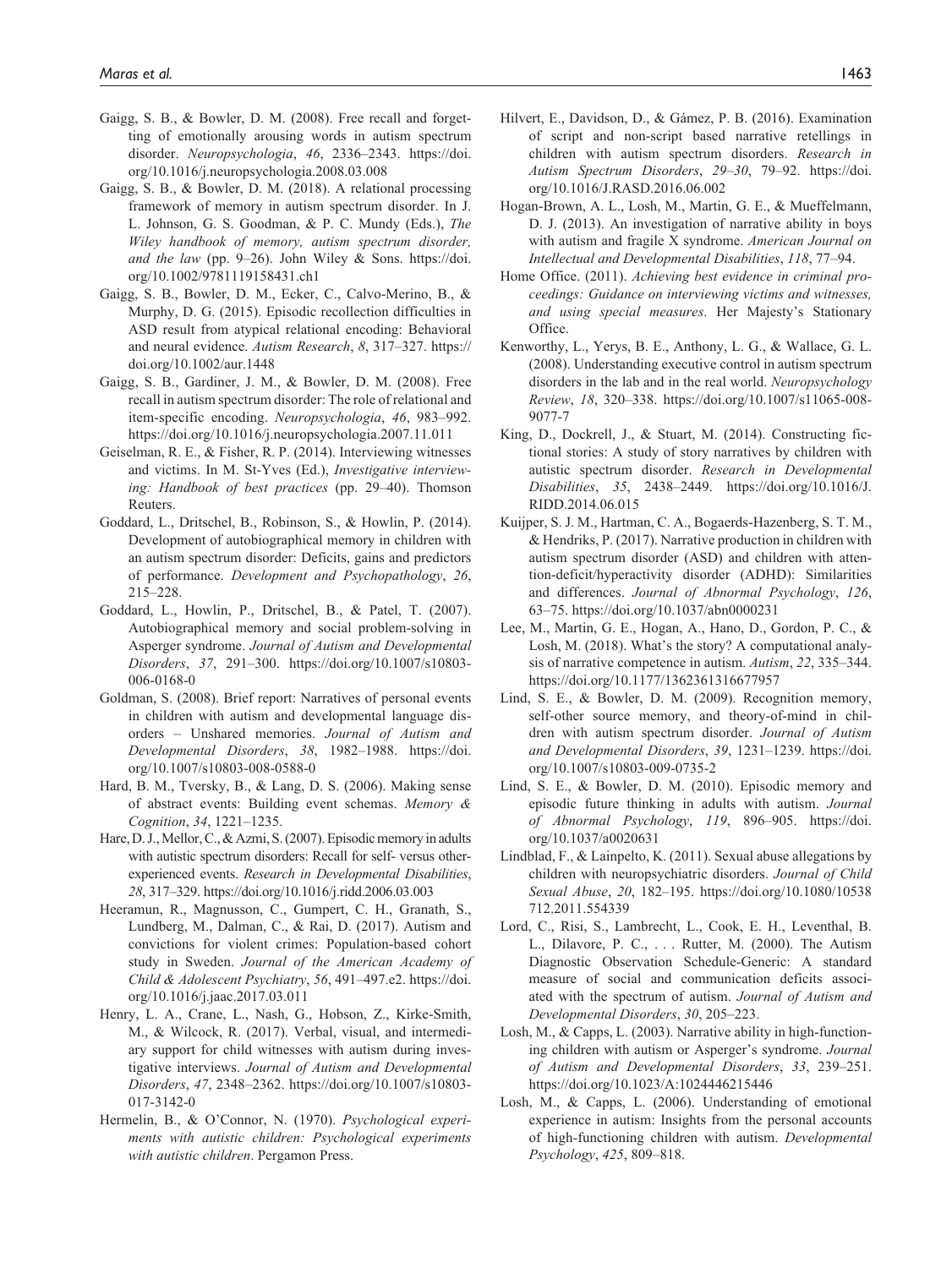- Losh, M., & Gordon, P. C. (2014). Quantifying narrative ability in autism spectrum disorder: A computational linguistic analysis of narrative coherence. *Journal of Autism and Developmental Disorders*, *44*, 3016–3025. [https://doi.](https://doi.org/10.1007/s10803-014-2158-y) [org/10.1007/s10803-014-2158-y](https://doi.org/10.1007/s10803-014-2158-y)
- Loveland, K. A., McEvoy, R. E., & Tunali, B. (1990). Narrative story telling in autism and Down's syndrome. *British Journal of Developmental Psychology*, *8*, 9–23. [https://doi.](https://doi.org/10.1111/j.2044-835X.1990.tb00818.x) [org/10.1111/j.2044-835X.1990.tb00818.x](https://doi.org/10.1111/j.2044-835X.1990.tb00818.x)
- MacDonald, S., Snook, B., & Milne, R. (2017). Witness interview training: A field evaluation. *Journal of Police and Criminal Psychology*, *32*, 77–84.
- Maister, L., Simons, J. S., & Plaisted-Grant, K. (2013). Executive functions are employed to process episodic and relational memories in children with autism spectrum disorders. *Neuropsychology*, *27*, 615–627. [https://doi.org/10.1037/](https://doi.org/10.1037/a0034492) [a0034492](https://doi.org/10.1037/a0034492)
- Maras, K. L., & Bowler, D. M. (2010). The cognitive interview for eyewitnesses with autism spectrum disorder. *Journal of Autism and Developmental Disorders*, *40*, 1350–1360. <https://doi.org/10.1007/s10803-010-0997-8>
- Maras, K.L., & Bowler, D. M. (2011). Brief report: Schema consistent misinformation effects in eyewitnesses with autism spectrum disorder. *Journal of Autism and Developmental Disorders*, *41*, 815–820. [https://doi.org/10.1007/s10803-](https://doi.org/10.1007/s10803-010-1089-5) [010-1089-5](https://doi.org/10.1007/s10803-010-1089-5)
- Maras, K. L., & Bowler, D. M. (2012a). Context reinstatement effects on eyewitness memory in autism spectrum disorder. *British Journal of Psychology*, *103*, 330–342. [https://doi.](https://doi.org/10.1111/j.2044-8295.2011.02077.x) [org/10.1111/j.2044-8295.2011.02077.x](https://doi.org/10.1111/j.2044-8295.2011.02077.x)
- Maras, K. L., & Bowler, D. M. (2012b). Brief report: Suggestibility, compliance and psychological traits in highfunctioning adults with autism spectrum disorder. *Research in Autism Spectrum Disorders*, *6*, 1168–1175. [https://doi.](https://doi.org/10.1016/j.rasd.2012.03.013) [org/10.1016/j.rasd.2012.03.013](https://doi.org/10.1016/j.rasd.2012.03.013)
- Maras, K. L., Gaigg, S. B., & Bowler, D. M. (2012). Memory for emotionally arousing events over time in autism spectrum disorder. *Emotion*, *12*, 1118–1128. [https://doi.org/10.1037/](https://doi.org/10.1037/a0026679) [a0026679](https://doi.org/10.1037/a0026679)
- Maras, K. L., Memon, A., Lambrechts, A., & Bowler, D. M. (2013). Recall of a live and personally experienced eyewitness event by adults with autism spectrum disorder. *Journal of Autism and Developmental Disorders*, *43*, 1798–1810. <https://doi.org/10.1007/s10803-012-1729-z>
- Maras, K., Norris, J. E., & Brewer, N. (2020). Metacognitive monitoring and control of eyewitness memory reports in autism. *Autism Research*.<https://doi.org/10.1002/aur.2278>
- Mattison, M., Dando, C. J., & Ormerod, T. C. (2018). Drawing the answers: Sketching to support free and probed recall by child witnesses and victims with autism spectrum disorder. *Autism*, *22*, 181–194. [https://doi.](https://doi.org/10.1177/1362361316669088) [org/10.1177/1362361316669088](https://doi.org/10.1177/1362361316669088)
- Mattison, M. L. A., Dando, C. J., & Ormerod, T. C. (2015). Sketching to remember: Episodic free recall task support for child witnesses and victims with autism spectrum disorder. *Journal of Autism and Developmental Disorders*, *45*, 1751–1765. <https://doi.org/10.1007/s10803-014-2335-z>
- McCabe, A., Hillier, A., & Shapiro, C. (2013). Brief report: Structure of personal narratives of adults with autism spectrum disorder. *Journal of Autism and Developmental*

*Disorders*, *43*, 733–738. [https://doi.org/10.1007/s10803-](https://doi.org/10.1007/s10803-012-1585-x) [012-1585-x](https://doi.org/10.1007/s10803-012-1585-x)

- McCrory, E., Henry, L., & Happé, F. (2007). Eye-witness memory and suggestibility in children with Asperger syndrome. *Journal of Child Psychology and Psychiatry*, *48*, 482–489. <https://doi.org/10.1111/j.1469-7610.2006.01715.x>
- Memon, A., Hope, L., & Bull, R. (2003). Exposure duration: Effects on eyewitness accuracy and confidence. *British Journal of Psychology*, *94*, 339–354.
- Memon, A., Meissner, C. A., & Fraser, J. (2010). The cognitive interview: A meta-analytic review and study space analysis of the past 25 years. *Psychology, Public Policy, and Law*, *16*, 340–372. <https://doi.org/10.1037/a0020518>
- Meyer, B. J., Gardiner, J. M., & Bowler, D. M. (2014). Directed forgetting in high-functioning adults with autism spectrum disorders. *Journal of Autism and Developmental Disorders*, *44*, 2514–2524. <https://doi.org/10.1007/s10803-014-2121-y>
- Miller, H. L., Odegard, T. N., & Allen, G. (2014). Evaluating information processing in autism spectrum disorder: The case for Fuzzy Trace Theory. *Developmental Review*, *34*, 44–76.<https://doi.org/10.1016/J.DR.2013.12.002>
- Milne, R., & Bull, R. (1999). *Investigative interviewing: Psychology and practice*. John Wiley & Sons.
- Ministry of Justice. (2011). *Achieving best evidence in criminal proceedings guidance on interviewing victims and witnesses, and guidance on using special measures*. Home Office.
- Müller, E., Schuler, A., & Yates, G. B. (2008). Social challenges and supports from the perspective of individuals with Asperger syndrome and other autism spectrum disabilities. *Autism*, *12*, 173–190. [https://doi.](https://doi.org/10.1177/1362361307086664) [org/10.1177/1362361307086664](https://doi.org/10.1177/1362361307086664)
- Newtson, D., Engquist, G., & Bois, J. (1977). The objective basis of behavior units. *Journal of Personality and Social Psychology*, *35*, 847–862.
- North, A., Russell, A., & Gudjonsson, G. (2008). High functioning autism spectrum disorders: An investigation of psychological vulnerabilities during interrogative interview. *Journal of Forensic Psychiatry & Psychology*, *19*, 323–334. <https://doi.org/10.1080/14789940701871621>
- Ongchoco, J. D. K., & Scholl, B. J. (2019). Did that just happen? Event segmentation influences enumeration and working memory for simple overlapping visual events. *Cognition*, *187*, 188–197. [https://doi.org/10.1016/J.COGNITION.2019](https://doi.org/10.1016/J.COGNITION.2019.01.002) [.01.002](https://doi.org/10.1016/J.COGNITION.2019.01.002)
- Ozonoff, S. (1995). Reliability and validity of the Wisconsin Card Sorting Test in studies of autism. *Neuropsychology*, *9*, 491–500.<https://doi.org/10.1037/0894-4105.9.4.491>
- Paulo, R. M., Albuquerque, P. B., & Bull, R. (2016). Improving the enhanced cognitive interview with a new interview strategy: Category clustering recall. *Applied Cognitive Psychology*, *30*, 775–784. [https://doi.org/10.1002/](https://doi.org/10.1002/acp.3253) [acp.3253](https://doi.org/10.1002/acp.3253)
- Paulo, R. M., Albuquerque, P. B., Vitorino, F., & Bull, R. (2017). Enhancing the cognitive interview with an alternative procedure to witness-compatible questioning: Category clustering recall. *Psychology, Crime & Law*, *23*, 967–982. [https://](https://doi.org/10.1080/1068316X.2017.1351966) [doi.org/10.1080/1068316X.2017.1351966](https://doi.org/10.1080/1068316X.2017.1351966)
- Pellicano, E., & Burr, D. (2012). When the world becomes 'too real': A Bayesian explanation of autistic perception.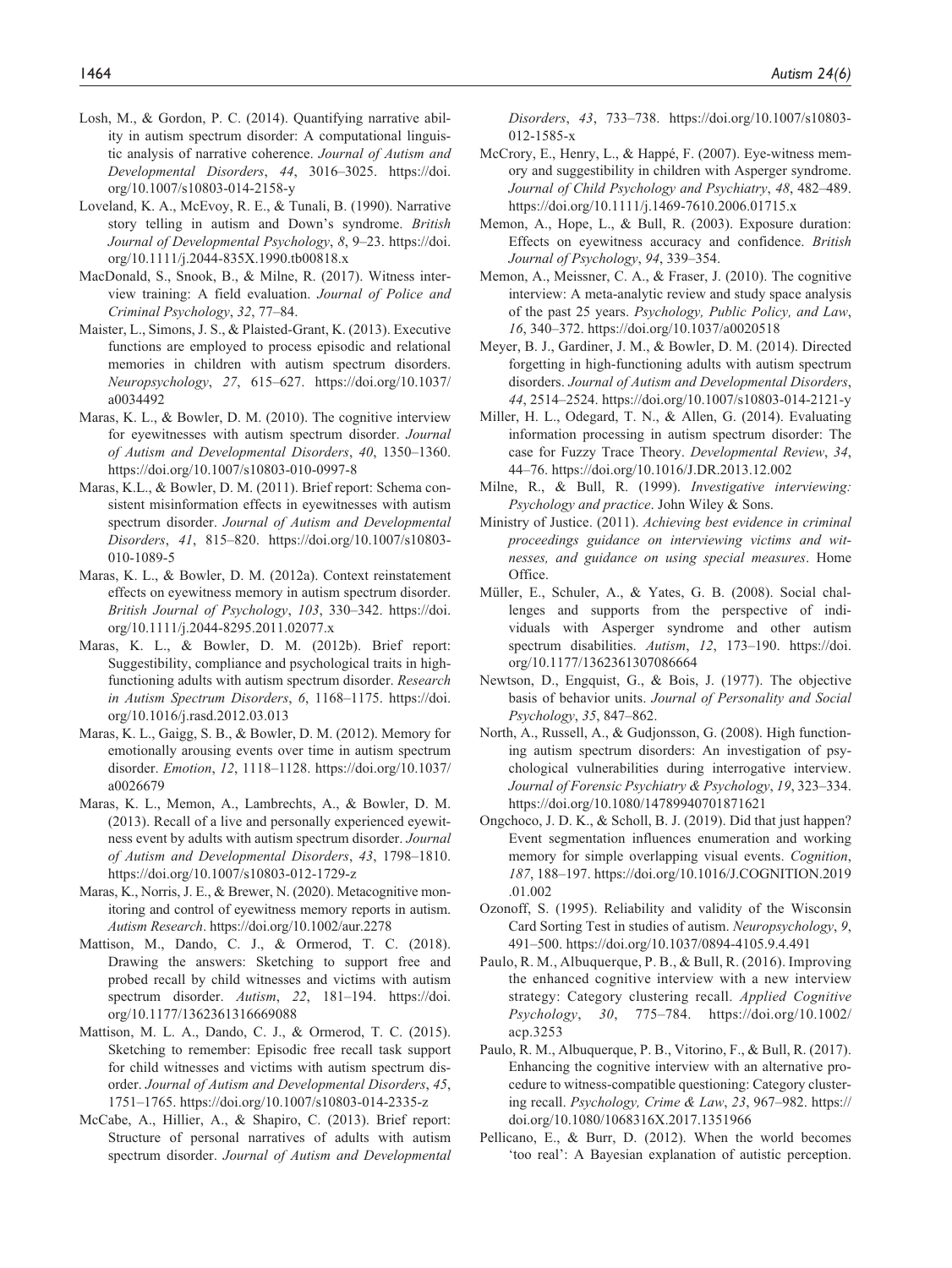*Trends in Cognitive Sciences*, *16*, 504–510. [https://doi.](https://doi.org/10.1016/j.tics.2012.08.009) [org/10.1016/j.tics.2012.08.009](https://doi.org/10.1016/j.tics.2012.08.009)

- Rava, J., Shattuck, P., Rast, J., & Roux, A. (2017). The prevalence and correlates of involvement in the criminal justice system among youth on the autism spectrum. *Journal of Autism and Developmental Disorders*, *47*, 340–346. [https://](https://doi.org/10.1007/s10803-016-2958-3) [doi.org/10.1007/s10803-016-2958-3](https://doi.org/10.1007/s10803-016-2958-3)
- Schmider, E., Ziegler, M., Danay, E., Beyer, L., & Bühner, M. (2010). Is it really robust? Reinvestigating the robustness of ANOVA against violations of the normal distribution assumption. *Methodology*, *6*, 147–151. [https://doi.](https://doi.org/10.1027/1614-2241/a000016) [org/10.1027/1614-2241/a000016](https://doi.org/10.1027/1614-2241/a000016)
- Schreier, M. (2012). *Qualitative content analysis in practice*. SAGE.
- Schwan, S., & Garsoffky, B. (2004). The cognitive representation of filmic event summaries. *Applied Cognitive Psychology*, *18*, 37–55. <https://doi.org/10.1002/acp.940>
- Schwan, S., Garsoffky, B., & Hesse, F. W. (2000). Do film cuts facilitate the perceptual and cognitive organization of activity sequences? *Memory & Cognition*, *28*, 214–223. [https://](https://www.ncbi.nlm.nih.gov/pubmed/10790977) [www.ncbi.nlm.nih.gov/pubmed/10790977](https://www.ncbi.nlm.nih.gov/pubmed/10790977)
- Sirigu, A., Zalla, T., Pillon, B., Grafman, J., Dubois, B., & Agid, Y. (1995). Planning and script analysis following prefrontal lobe lesions. *Annals of the New York Academy of Sciences*, *769*, 277–288.
- Smith, B. J., Gardiner, J. M., & Bowler, D. M. (2007). Deficits in free recall persist in Asperger's syndrome despite training in the use of list-appropriate learning strategies. *Journal of Autism and Developmental Disorders*, *37*, 445–454. [https://](https://doi.org/10.1007/s10803-006-0180-4) [doi.org/10.1007/s10803-006-0180-4](https://doi.org/10.1007/s10803-006-0180-4)
- Speer, N. K., Zacks, J. M., & Reynolds, J. R. (2007). Human brain activity time-locked to narrative event boundaries. *Psychological Science*, *18*, 449–455. [https://doi.](https://doi.org/10.1111/j.1467-9280.2007.01920.x) [org/10.1111/j.1467-9280.2007.01920.x](https://doi.org/10.1111/j.1467-9280.2007.01920.x)
- Swallow, K. M., Zacks, J. M., & Abrams, R. A. (2009). Event boundaries in perception affect memory encoding and updating. *Journal of Experimental Psychology: General*, *138*, 236–257.<https://doi.org/10.1037/a0015631>
- Tager-Flusberg, H. (1991). Semantic processing in the free recall of autistic children: Further evidence for a cognitive deficit. *British Journal of Developmental Psychology*, *9*, 417–430.
- Tager-Flusberg, H. (1995). 'Once upon a ribbit': Stories narrated by autistic children. *British Journal of Developmental Psychology*, *13*, 45–59.
- Tager-Flusberg, H. (2000). Language and understanding other minds: Connections in autism. In S. Baron-Cohen, H. Tager-Flusberg, & D. Cohen (Eds.), *Understanding other minds*. OUP.
- Tager-Flusberg, H., Paul, R., & Lord, C. (2005). Language and communication in autism. In F. Volkmar, R. Paul, & A. Klin (Eds.), *Handbook on autism and pervasive developmental disorders* (3rd ed., pp. 335–364). John Wiley & Sons.
- Tager-Flusberg, H., & Sullivan, K. (1995). Attributing mental states to story characters: A comparison of narratives produced by autistic and mentally retarded individuals. *Applied Psycholinguistics*, *16*, 241–256.
- Tanweer, T., Rathbone, C. J., & Souchay, C. (2010). Autobiographical memory, autonoetic consciousness, and

identity in Asperger syndrome. *Neuropsychologia*, *48*, 900– 908.<https://doi.org/10.1016/j.neuropsychologia.2009.11.007>

- Thorley, C. (2018). Enhancing individual and collaborative eyewitness memory with category clustering recall. *Memory*, *26*, 1128–1139. [https://doi.org/10.1080/09658211.2018.14](https://doi.org/10.1080/09658211.2018.1432058) [32058](https://doi.org/10.1080/09658211.2018.1432058)
- Tint, A., Palucka, A. M., Bradley, E., Weiss, J. A., & Lunsky, Y. (2017). Correlates of police involvement among adolescents and adults with autism spectrum disorder. *Journal of Autism and Developmental Disorders*, *47*, 2639–2647. [https://doi.](https://doi.org/10.1007/s10803-017-3182-5) [org/10.1007/s10803-017-3182-5](https://doi.org/10.1007/s10803-017-3182-5)
- Tint, A., Palucka, A. M., Bradley, E., Weiss, J. A., & Lunsky, Y. (2019). Emergency service experiences of adults with autism spectrum disorder without intellectual disability. *Autism*, *23*, 792–795. <https://doi.org/10.1177/1362361318760294>
- Wechsler, D. (2008). *Wechsler adult intelligence scale Fourth edition (WAIS-IV)*. Pearson.
- Weiss, J. A., & Fardella, M. A. (2018). Victimization and perpetration experiences of adults with autism. *Frontiers in Psychiatry*, *9*, Article 203. [https://doi.org/10.3389/](https://doi.org/10.3389/fpsyt.2018.00203) [fpsyt.2018.00203](https://doi.org/10.3389/fpsyt.2018.00203)
- White, S. J. (2013). The Triple I hypothesis: Taking another('s) perspective on executive dysfunction in autism. *Journal of Autism and Developmental Disorders*, *43*, 114–121. [https://](https://doi.org/10.1007/s10803-012-1550-8) [doi.org/10.1007/s10803-012-1550-8](https://doi.org/10.1007/s10803-012-1550-8)
- White, S. J., Burgess, P. W., & Hill, E. L. (2009). Impairments on 'open-ended' executive function tests in autism. *Autism Research*, *2*, 138–147.<https://doi.org/10.1002/aur.78>
- Williams, D. L., Goldstein, G., & Minshew, N. J. (2006). The profile of memory function in children with autism. *Neuropsychology*, *20*, 21–29. [https://doi.org/10.1037/0894-](https://doi.org/10.1037/0894-4105.20.1.21) [4105.20.1.21](https://doi.org/10.1037/0894-4105.20.1.21)
- Woodbury-Smith, M. R., Robinson, J., Wheelwright, S., & Baron-Cohen, S. (2005). Screening adults for Asperger syndrome using the AQ: A preliminary study of its diagnostic validity in clinical practice. *Journal of Autism and Developmental Disorders*, *35*, 331–335.
- Yamamoto, K., & Masumoto, K. (2018). Brief report: Memory for self-performed actions in adults with autism spectrum disorder: Why does memory of self decline in ASD? *Journal of Autism and Developmental Disorders*, *48*, 3216–3222. <https://doi.org/10.1007/s10803-018-3559-0>
- Zacks, J. M. (2004). Using movement and intentions to understand simple events. *Cognitive Science*, *28*, 979–1008.
- Zacks, J. M., & Swallow, K. M. (2007). Event segmentation. *Current Directions in Psychological Science*, *16*, 80–84. <https://doi.org/10.1111/j.1467-8721.2007.00480.x>
- Zacks, J. M., Tversky, B., & Iyer, G. (2001). Perceiving, remembering, and communicating structure in events. *Journal of Experimental Psychology: General*, *130*(1), 29–58.
- Zalla, T., Daprati, E., Sav, A.-M., Chaste, P., Nico, D., & Leboyer, M. (2010). Memory for self-performed actions in individuals with Asperger syndrome. *PLOS ONE*, *5*, Article e13370.<https://doi.org/10.1371/journal.pone.0013370>
- Zalla, T., Labruyère, N., & Georgieff, N. (2013). Perceiving goals and actions in individuals with autism spectrum disorders. *Journal of Autism and Developmental Disorders*, *43*, 2353–2365.<https://doi.org/10.1007/s10803-013-1784-0>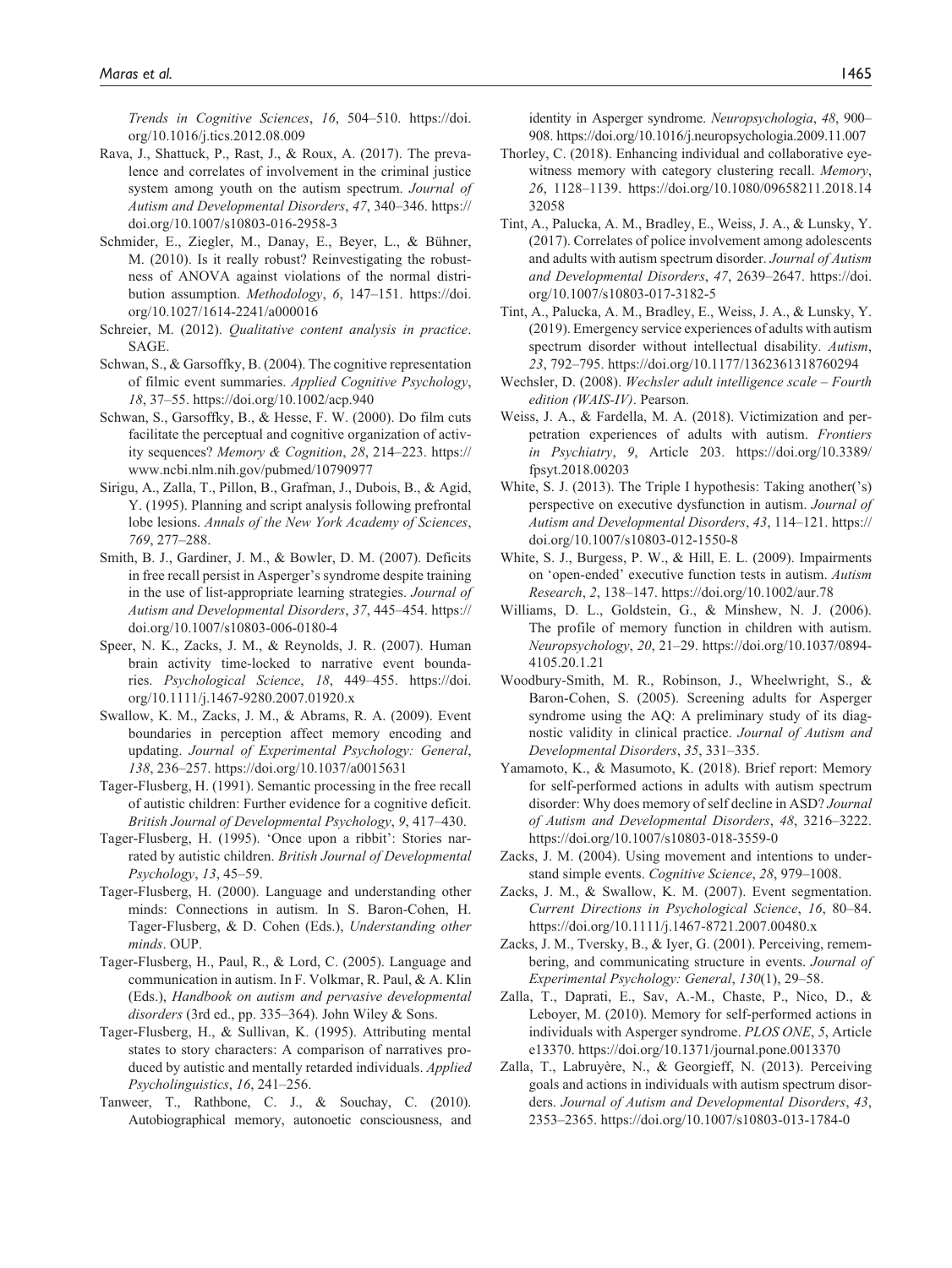# **Appendix 1**

*Post-interview feedback questions*

- **1. Please explain what you liked about the interview**
- **2. Please explain what you did not like about the interview**
- **3. Did the interview instructions help you to concentrate?** (please circle one)

| Not at all | Not much | Neutral | Quite well | Very well |
|------------|----------|---------|------------|-----------|
|            |          |         |            |           |

Please explain your answer

### **4. How well do you feel the interview helped you to think hard about the video?** (please circle one)

| Not at all | Not much | Neutral | Quite well | Very well |
|------------|----------|---------|------------|-----------|
|            |          |         |            |           |

Please explain your answer

### **5. How well do you feel the interview helped you to remember much of what you saw in the video clips?**

| Not at all | Not much | Neutral | Quite well | Very well |
|------------|----------|---------|------------|-----------|
|            |          |         |            |           |

Please explain your answer

**6. How well do you feel the interview helped you to recall an accurate account of what you saw in the video clips, with few mistakes?** (please circle one)

| Not at all | Not much | Neutral | Quite well | Very well |
|------------|----------|---------|------------|-----------|
|            |          |         |            |           |

Please explain your answer

**7. Were the instructions given to you by the interviewer clear?** (please circle one)

Yes No

**8. Did you understand the instructions given to you by the interviewer?** (please circle one)

Yes No

- **9. If you did find any of the instructions confusing or difficult please explain which instructions you found difficult**
- **10. What could the interviewer could have done to help you remember more?**
- **11. Did you feel the pace of the interview was?** (please circle one)

*too fast too slow about right*

Please explain your answer